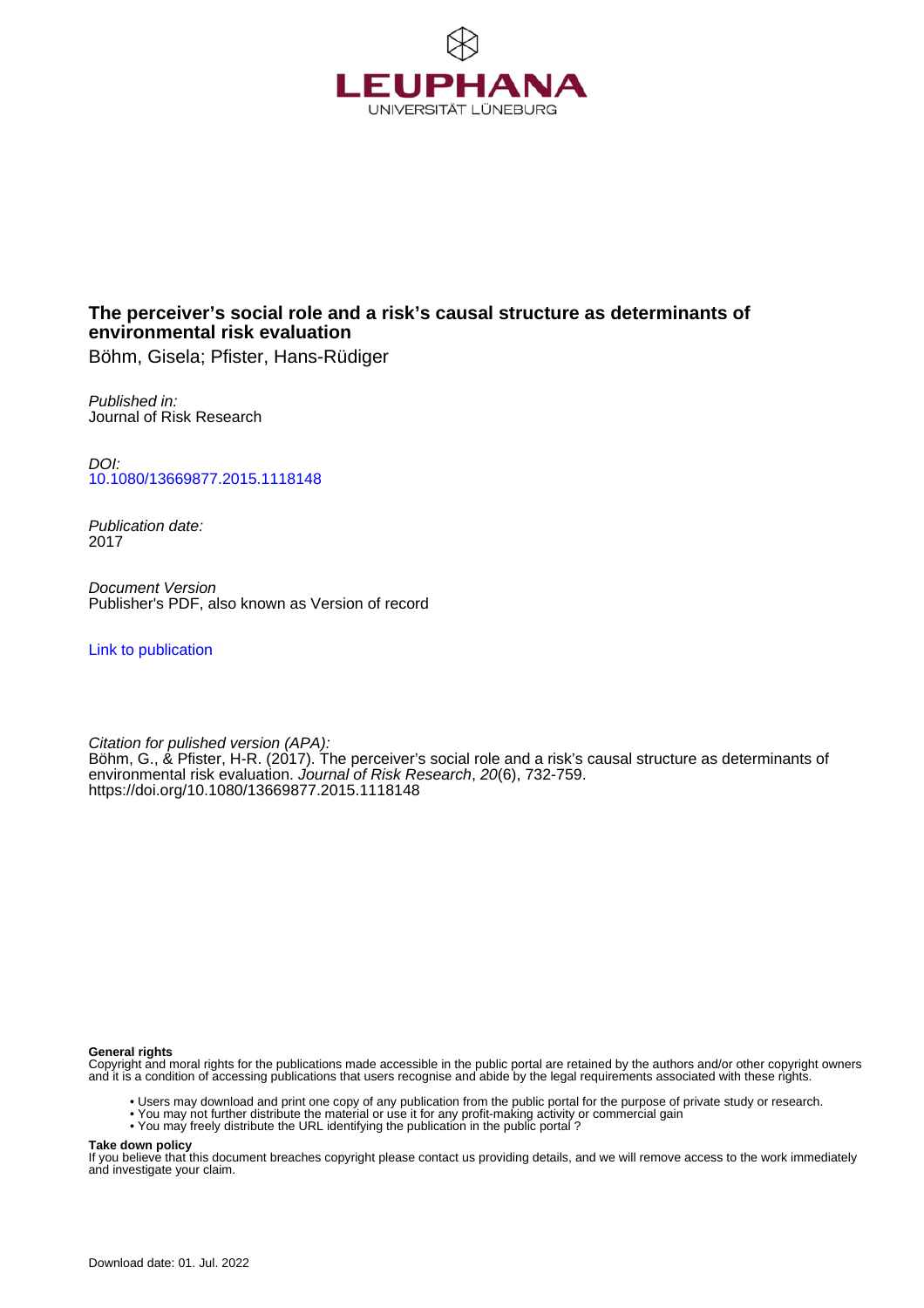

# **Journal of Risk Research**



**ISSN: 1366-9877 (Print) 1466-4461 (Online) Journal homepage:<https://www.tandfonline.com/loi/rjrr20>**

# **The perceiver's social role and a risk's causal structure as determinants of environmental risk evaluation**

**Gisela Böhm & Hans-Rüdiger Pfister**

**To cite this article:** Gisela Böhm & Hans-Rüdiger Pfister (2017) The perceiver's social role and a risk's causal structure as determinants of environmental risk evaluation, Journal of Risk Research, 20:6, 732-759, DOI: [10.1080/13669877.2015.1118148](https://www.tandfonline.com/action/showCitFormats?doi=10.1080/13669877.2015.1118148)

**To link to this article:** <https://doi.org/10.1080/13669877.2015.1118148>

G

© 2015 The Author(s). Published by Taylor & Francis



Published online: 03 Dec 2015.

| ł<br>۰. |
|---------|

[Submit your article to this journal](https://www.tandfonline.com/action/authorSubmission?journalCode=rjrr20&show=instructions)  $\mathbb{Z}$ 





 $\bullet$  [View related articles](https://www.tandfonline.com/doi/mlt/10.1080/13669877.2015.1118148)  $\sigma$ 

[View Crossmark data](http://crossmark.crossref.org/dialog/?doi=10.1080/13669877.2015.1118148&domain=pdf&date_stamp=2015-12-03)



 $\Box$  [Citing articles: 13 View citing articles](https://www.tandfonline.com/doi/citedby/10.1080/13669877.2015.1118148#tabModule)  $\Box$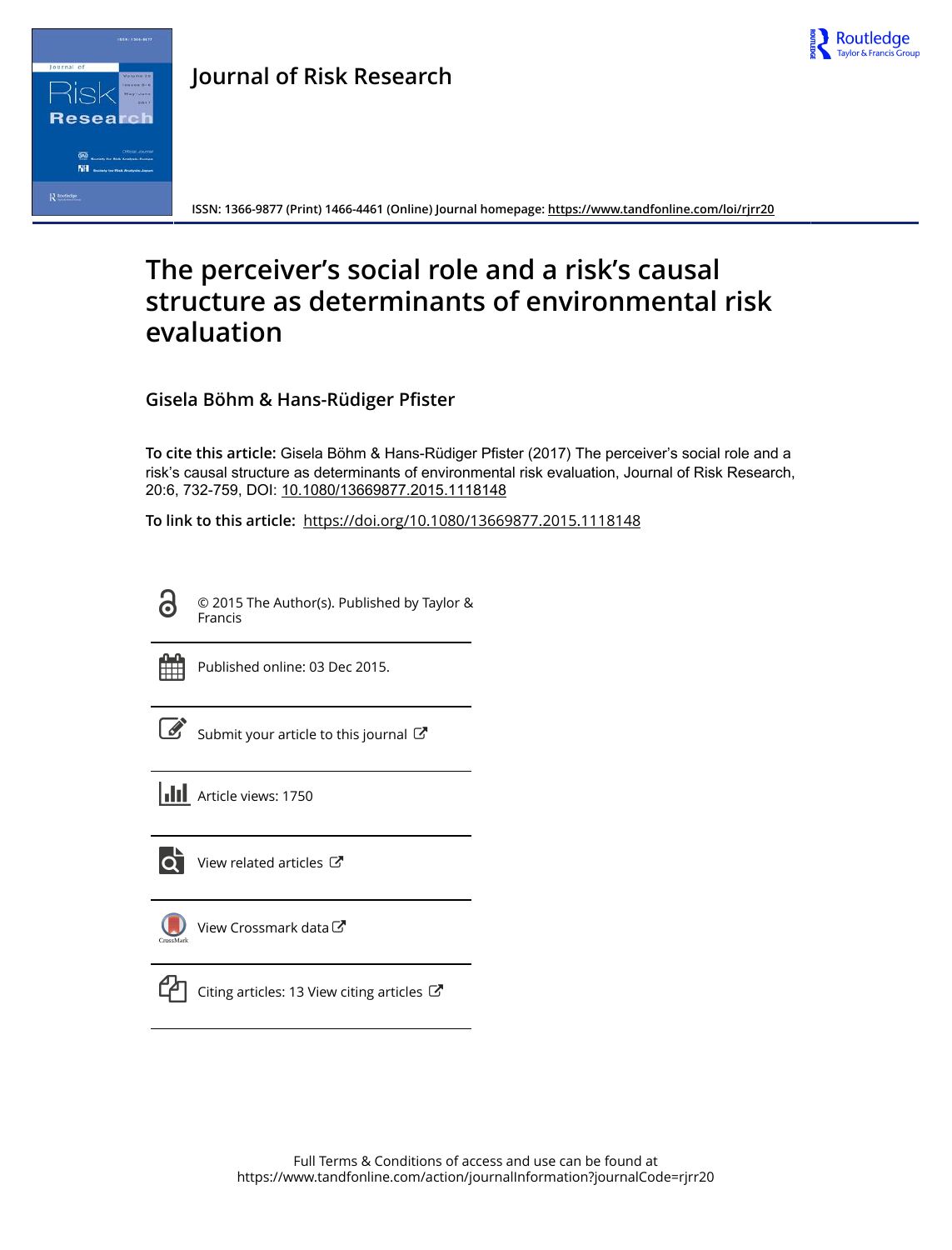

# The perceiver's social role and a risk's causal structure as determinants of environmental risk evaluation

Gisela Böhm<sup>a\*</sup> <sup>1</sup> and Hans-Rüdiger Pfister<sup>b</sup>

<sup>a</sup>Department of Psychosocial Science, University of Bergen, Bergen, Norway; <sup>b</sup>Institute oj Experimental Industrial Psychology (LueneLab), Leuphana University Lüneburg, Lüneburg, Germany

(Received 9 November 2013; final version received 11 August 2015)

We present a dual-process risk perception model that integrates cognitive and emotional as well as consequentialist and deontological components by distinguishing between two modes of evaluative processing: (a) a consequentialist evaluation that focuses on potential consequences and (b) a deontological evaluation that focuses on moral values. Each of these two modes is assumed to trigger specific cognitive evaluations, specific emotions, and specific behavioral tendencies concerning a perceived risk. We conducted an experiment  $(N = 270)$  that tested whether the relative dominance of the two evaluative modes would depend on the causal structure of the environmental risk being evaluated and on the social role of the evaluator. Three types of causal structure were varied by providing scenario information: (a) anthropogenic risks that endanger only nature, (b) naturally caused risks with potential harmful consequences for humans, and (c) anthropogenic risks that may harm humans. Participants evaluated each scenario from the perspective of one of three social roles: mayor, expecting parent, and environmental activist. For each scenario, participants specified their focus and evaluated the event's morality and perceived risk, the intensity of specific emotions, and their preferences for prospective behaviors. Results showed that the consequentialist evaluation was generally stronger than the deontological evaluation and was less affected by the experimental manipulations. The deontological evaluation was substantially affected by the risk's causal structure. It was stronger for anthropogenic than for natural causation; risks caused by humans were associated with greater perceived moral blameworthiness, more intense morality-based emotions (e.g. outrage), and a stronger tendency to perform agent-related behaviors (e.g. aggression) than naturally occurring risks. The effect of the social role was less pronounced than that of the causal structure. Furthermore, the effect of an evaluative focus on behavior was fully mediated by emotions for deontological evaluations and partially mediated for consequentialist evaluations. The implications for environmental risk perception and communication are discussed.

Keywords: risk perception; environmental risks; emotion; morality; dual process model

### Introduction

Two topics have become increasingly popular in the risk perception literature: emotion and morality (Böhm and Tanner [2013;](#page-26-0) Roeser [2010](#page-27-0)). Beginning more than two decades ago (Pfister and Böhm [1992\)](#page-27-0), affect and emotion have become a 'hot'

<sup>\*</sup>Corresponding author. Email: [Gisela.Boehm@uib.no](mailto:Gisela.Boehm@uib.no)

<sup>© 2015</sup> The Author(s). Published by Taylor & Francis.

This is an Open Access article distributed under the terms of the Creative Commons Attribution-NonCommercial License [\(http://creativecommons.org/licenses/by-nc/4.0/\)](http://creativecommons.org/licenses/by-nc/4.0/), which permits unrestricted non-commercial use, distribution, and reproduction in any medium, provided the original work is properly cited.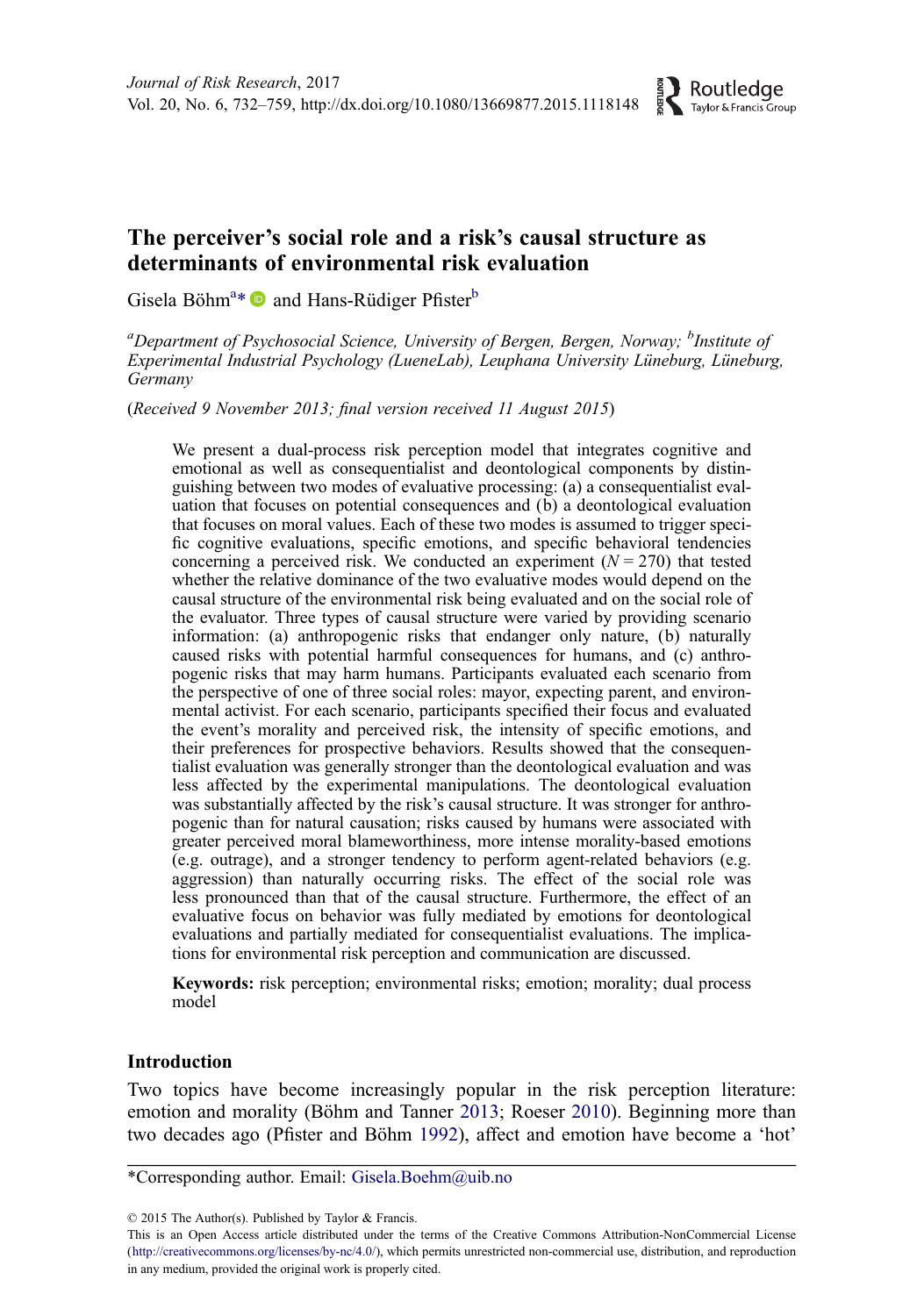topic in the areas of risk perception and decision-making (Peters et al. [2006\)](#page-27-0), and several authors have documented the manifold ways in which judgments, risk perceptions, and decision-making are influenced by emotions (e.g. Loewenstein and Lerner [2003](#page-27-0); Pfister and Böhm [2008](#page-27-0); Roeser [2010;](#page-27-0) Slovic [2010](#page-27-0); Zeelenberg et al. [2008\)](#page-28-0). Likewise, morality has been increasingly emphasized as an important issue that plays a role in people's risk evaluations (e.g. Böhm and Pfister [2000, 2005](#page-26-0); Ericson and Doyle [2003](#page-26-0); Sjöberg [2000](#page-27-0)). It has even been argued that moral considerations are primary and shape our understanding of actions and events (Knobe [2007\)](#page-26-0). It seems that environmental risks in particular are considered moral issues by many people (Böhm and Tanner [2013;](#page-26-0) Feinberg and Willer [2013](#page-26-0); McDaniels, Axelrod, and Slovic [1995](#page-27-0)).

A model of the risk evaluation process that explicitly incorporates both emotion and morality was proposed by Böhm and Pfister [\(2000](#page-26-0), [2005;](#page-26-0) see also Hendrickx and Nicolaij [2004](#page-26-0)). They distinguish consequentialist evaluations from deontological evaluations and show that these two types of evaluations result in different types of emotional reactions and trigger different types of behavior. We aimed to test several aspects of this model. First, for both emotions and behaviors, the model implies a distinction between consequence-related and morality-related ones. We wanted to test this classification of emotions and behaviors. Second, the model assumes that people focus on either consequences or deontological considerations when they evaluate a risk event. We wanted to investigate whether people's focus depends on two types of influences, namely, on features of the risk event, on the one hand, and on contextual factors, on the other hand. A fundamental feature of a risk is the risk's causal structure, that is, the types of causes that have brought about the event and the types of consequences that may occur. A fundamental contextual feature is the evaluator's social role (e.g. politician, parent).

In the next section, we describe Böhm and Pfister's model in more detail. We then present an experiment in which we presented participants with scenario information about fictitious environmental risks. By varying the information given in a scenario about the causes and consequences of the environmental risk, we manipulated the risk's causal structure. In addition, we instructed participants to evaluate the risk from the perspective of one of three social roles (mayor, expecting parent, and environmental activist) that we assumed would differ in the extent to which they shifted the focus of attention to either consequence-related or morality-related aspects of the risk event. We measured participants' evaluative focus (consequentialist vs. deontological), their cognitive judgments of the risk scenario (consequentialist and moral judgments), their emotional reactions, and their behavioral tendencies vis à vis the risk scenario. In the results section, we first report the results of analyses that tested whether emotions and behavioral tendencies could be classified as consequence-related vs. morality-related. We then present the effects of causal structure and social role on the evaluative focus, cognitive judgments, the intensity of emotional reactions, and the strength of the behavioral tendencies that were triggered by the risk scenario. We conclude with a mediation analysis that tested the prediction that the effect of an evaluative focus on behavioral tendencies would be mediated by emotional reactions.

#### The process of subjective risk evaluation

Böhm and Pfister ([2000](#page-26-0), [2005;](#page-26-0) Böhm [2003](#page-25-0)) proposed a dual process model that postulates two modes of risk evaluation and several stages within each mode.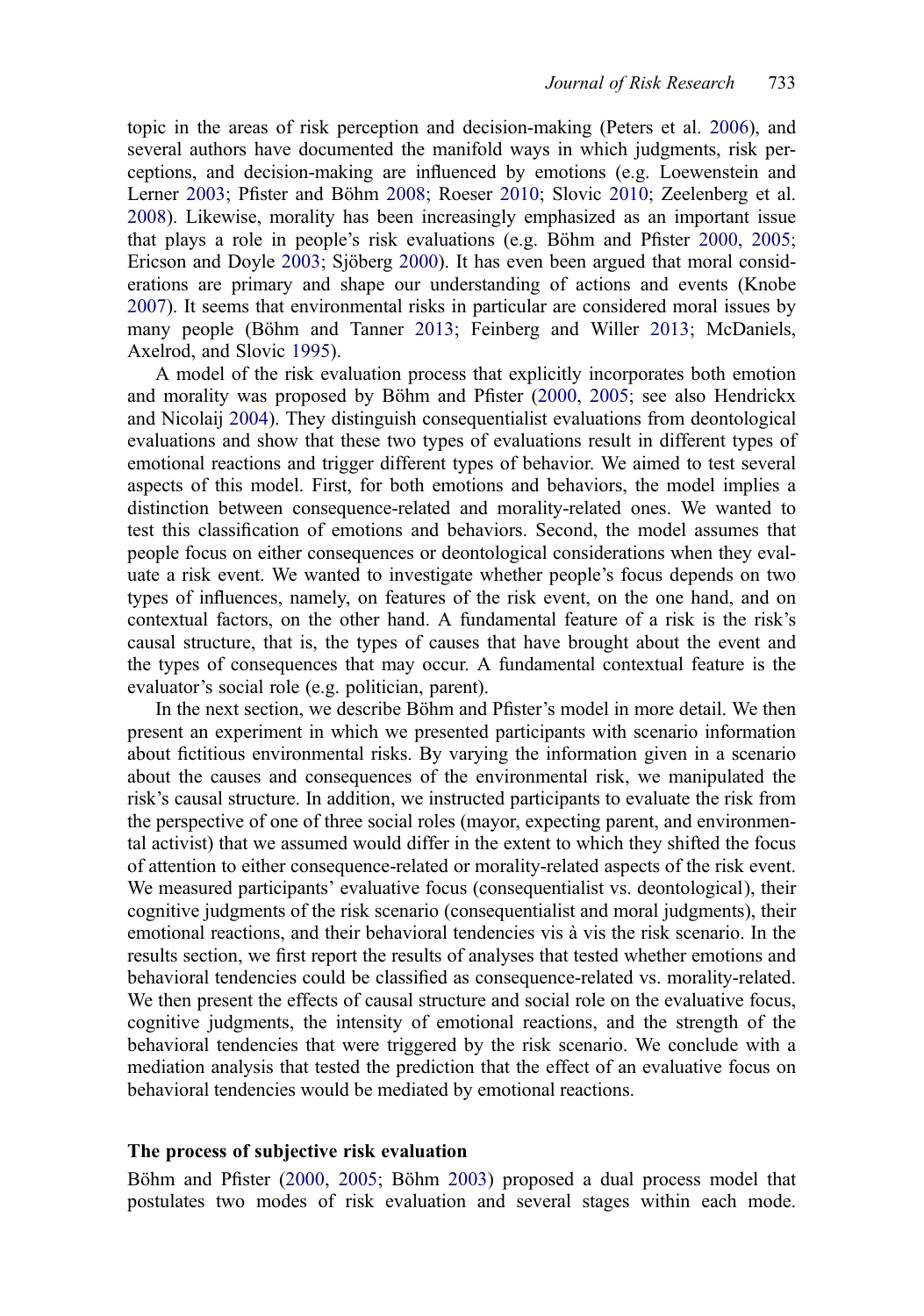<span id="page-4-0"></span>According to the model (Figure 1), the vantage point of the risk evaluation process is a mental representation that the person constructs from available information. The most important components are the causes and consequences that the person ascribes to a risk event, construing a causal mental model of the risk event. As an example, think of an oil spill. Among other things, a person's mental representation of the oil spill contains the causes and consequences that the person ascribes to the spill. The person may believe, for example, that the spill was brought about by a reckless ship crew that disregarded safety measures, and that the spill will result in the deaths of many sea birds.

It is assumed that two modes of evaluative processing operate on the mental representation of a risk event: (a) a consequentialist evaluation, which focuses on potential consequences and their harmfulness, and (b) a deontological evaluation, which focuses on the involved actors and their actions and on the question of whether any moral values or norms are violated. Each of these two modes is assumed to trigger specific cognitive judgments, specific emotional reactions, and specific behavioral tendencies. This connection between cognitions, emotions, and behaviors builds strongly on appraisal theories of emotion (Frijda [2006\)](#page-26-0).

A consequentialist focus leads to consequentialist judgments (e.g. the estimated severity and probability of consequences), consequence-based emotions (e.g. fear triggered by the anticipation of future harmful consequences), and consequence-related behaviors (behaviors that are aimed at preventing, avoiding, or alleviating harmful consequences, e.g. cleaning up an oil-polluted beach). A deontological focus, on the other hand, is associated with judgments of moral reprehensibility, morality-based emotions (emotions triggered by the violation of moral norms, e.g.



Figure 1. Dual-Process model of risk evaluation.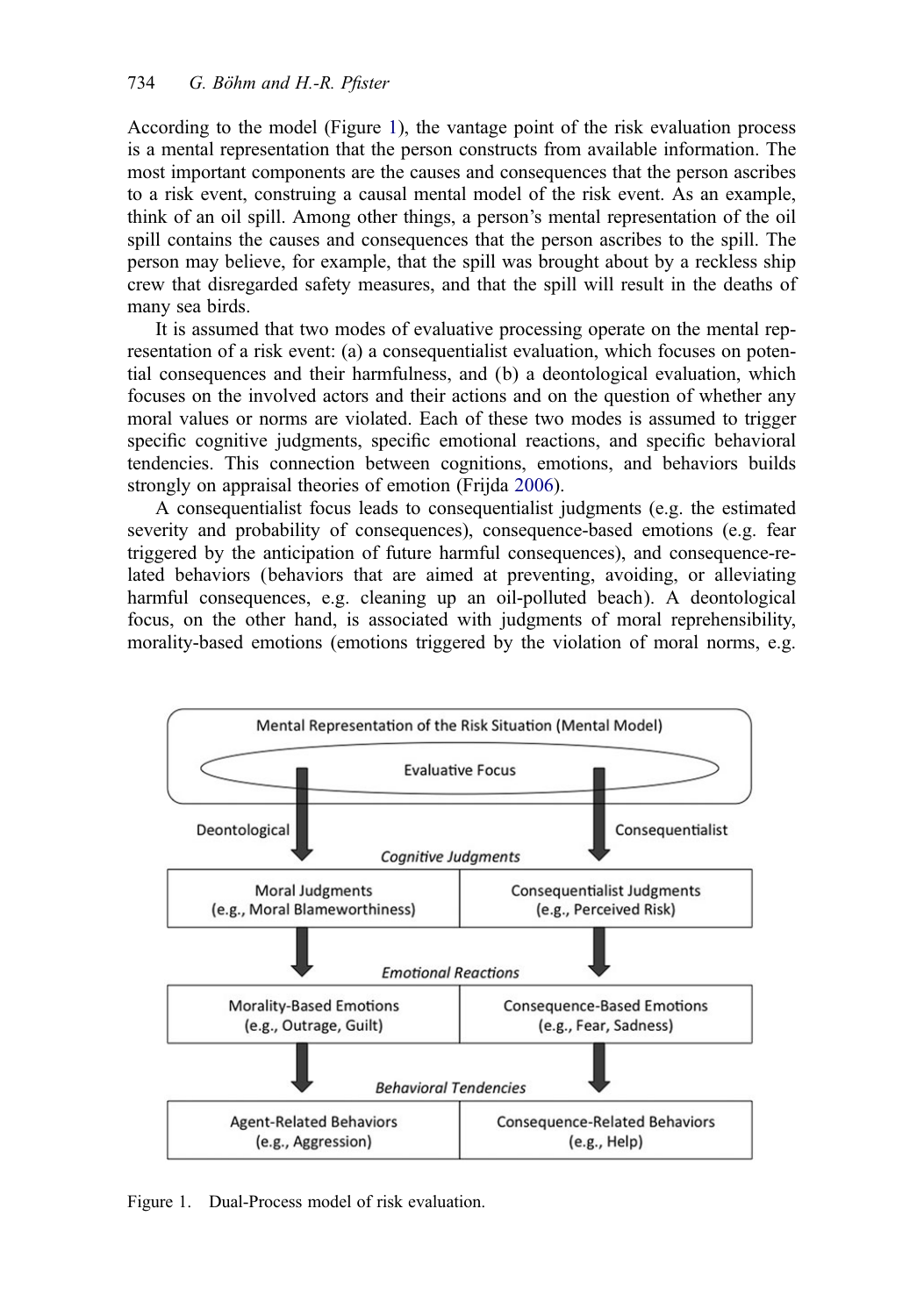outrage), and agent-related behaviors (behaviors that are directed toward the causal agent, the villain, and are aimed at retaliation or punishment, e.g. boycotting the company that owns the wrecked oil tanker).

The model is a variant of a dual-process model; note, however, that the two modes proposed here differ from those postulated in most other dual process theories. Usually, dual process models distinguish analytic-deliberate from intuitive-automatic processing (Kahneman [2011;](#page-26-0) for dual process theories in the risk perception literature, see e.g. Loewenstein et al. [2001](#page-27-0); Slovic et al. [2004](#page-27-0)). Böhm and Pfister, by contrast, distinguished consequentialist from deontological evaluation, both of which can be more or less analytical or intuitive. For example, a cognitive judgment about the riskiness of consequences can be intuitive and automatic if based on a recognition process from memory (Klein [1993\)](#page-26-0); a moral judgment, on the other hand, can be deliberate and analytical if the actions to be judged constitute a moral dilemma (Knobe [2007](#page-26-0)).

Böhm and Pfister [\(2000](#page-26-0)) showed that the relative dominance of the two evaluative modes is influenced by the causal structure of the risk event. In their study, deontological evaluation increased with the ease with which responsibility and blame could be ascribed. They presented environmental risk scenarios. Deontological evaluations were more intense if the risk event was caused by human activity than when it was caused by nature. Such evaluations were most intense when a single human agent could be identified. Consequentialist evaluations, on the other hand, were influenced by the consequences of the event and were more intense when the consequences affected humans than when they affected nature (see also Böhm and Pfister [2005](#page-26-0)).

One of the aims of the present study was to investigate whether, in addition to a risk's causal structure, other factors would influence whether a person would focus on consequences or on morality when evaluating a risk event. We studied one potential additional factor, namely, the evaluator's social role. We assume that, like any kind of cognitive processing, risk evaluation is affected by contextual factors that influence the mental representation of a risk event and the processing of information. One potentially important factor is a person's social role, which entails higher order and long-term goals. A social role represents a stereotype, which, according to construal-level theory (Liberman and Trope [2014](#page-27-0)), will activate high-level, abstract goals, and values. For example, parents are concerned about their child's well-being, managers strive to ensure their company's prosperity, and students aim for a good education. Goals, in turn, guide information processing (Anderson [1983](#page-25-0)) and decision-making (Krantz and Kunreuther [2007\)](#page-26-0), and determine which aspects of information people consider to be relevant and focus on when explaining others' behavior (Böhm and Pfister [2015b\)](#page-26-0). This is not to say that people focus on their higher order goals all the time, but if such goals are activated in a situation, the goals filter how information is processed and which corresponding low-level concrete construals will emerge in particular situations. With respect to risk evaluation, we assume that people's social roles influence their evaluative focus, or, stated differently, that people in different social roles differ in their evaluative focus.

We selected three social roles that would be likely to differ in the relative importance that a person in this role would assign to consequentialist and deontological considerations: mayor, expecting parent, and environmental activist. We assumed that mayors would have a strong interest in the future economic prosperity of their community and would therefore primarily take on a consequentialist perspective.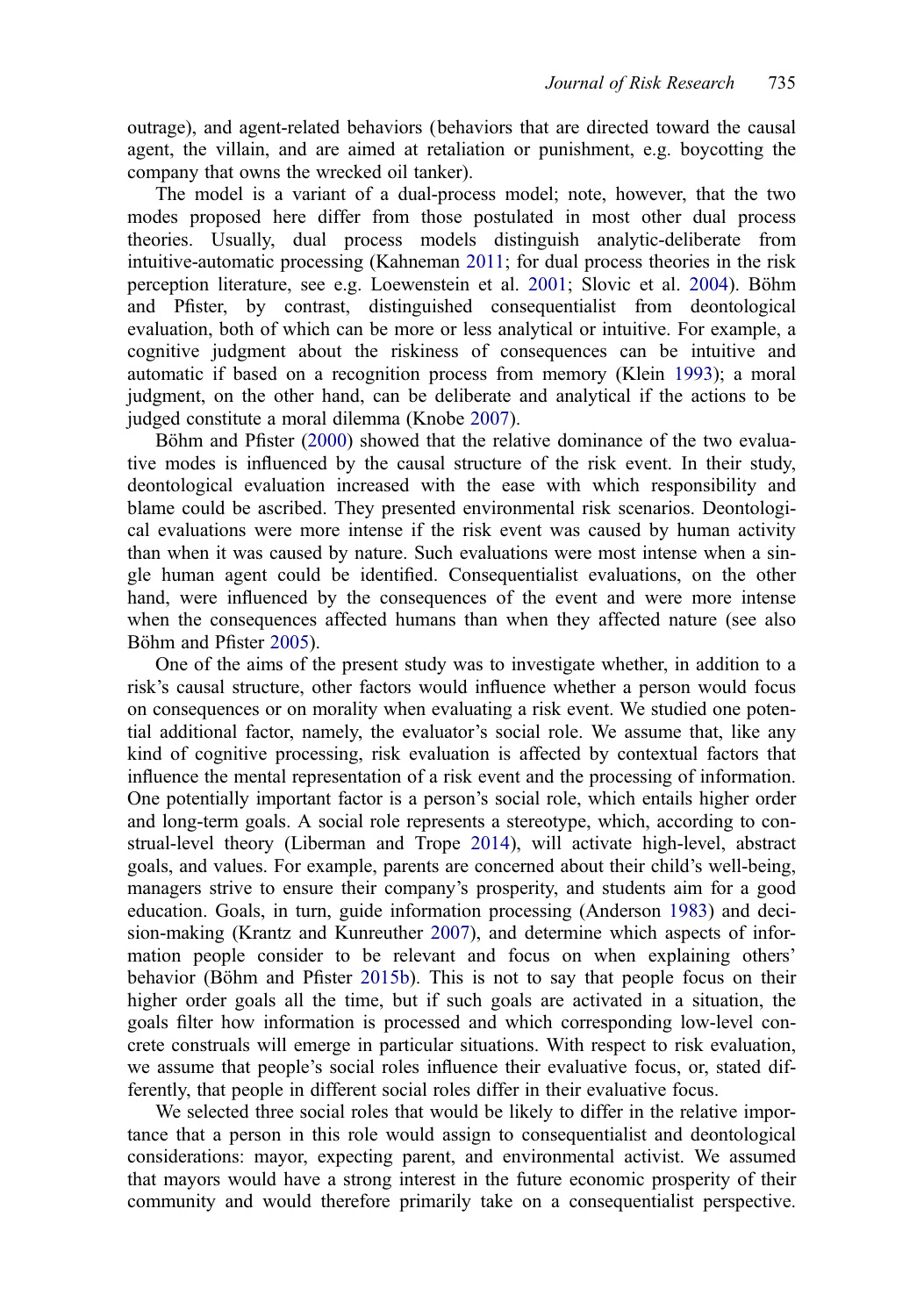Environmental activists, by contrast, should take a strong moral stance because they regard nature as a value in itself that should not be compromised. Expecting parents should take a middle position and may focus on both consequences and morality; we assumed that the expectation of having a child would, on the one hand, raise an interest in the prospective material and physical well-being of the child and, on the other hand, activate moral norms such as a responsibility to future generations.

These assumptions were based on the simple common sense idea that people differ in their general interests and values and that, through a combination of selfselection and learning processes, systematic differences may exist between different social roles. For example, several studies have shown that economists focus more on self-interest and profit maximization than students from other disciplines or the rest of the population (Cipriani, Lubian, and Tago [2009](#page-26-0); Kirchgässner [2005\)](#page-26-0).

# The present study

The present study pursued two aims. First, we wanted to confirm the theoretical distinction between consequence-based and morality-based emotions as well as the distinction between consequence-related and agent-related behaviors. Second, we wanted to test the effects of the risk's causal structure and the evaluator's social role on the relative dominance of consequentialist vs. deontological evaluation.

We adopted the general procedure used by Böhm and Pfister [\(2000](#page-26-0), [2005\)](#page-26-0). We provided scenario information about fictitious environmental risk events such as an oil spill. We manipulated the risk's causal structure by varying the scenario information. We distinguished between Böhm and Pfister's ([2000](#page-26-0), [2005](#page-26-0)) three types of causal structure, which were based on the assumption that the most basic distinctions in the perceived causal structure of environmental risks are between anthropogenic and natural causation, on the one hand and between consequences for humans and those for the natural environment on the other: (1) EM-Risks (Environment-Man) are naturally caused environmental changes that pose risks for humans (e.g. volcano eruptions). (2) MEM-Risks (Man-Environment-Man) are anthropogenic human-caused environmental changes that may harm humans (e.g. deforestation). (3) ME-Risks (Man-Environment) are anthropogenic environmental changes that jeopardize the natural environment without necessarily affecting humans (e.g. agriculture leading to the extinction of rare species). Note that these distinctions constitute a continuum rather than disjoint categories. Causal structure was manipulated by providing particular information about the causation and the potential consequences of the risk event.

We expected consequentialist evaluations to be stronger when the potential consequences affected humans (causal structures EM and MEM) than when they affected nature (causal structure ME). Consequently, we expected perceived risk to be higher, consequence-based emotions (e.g. fear) to be more intense, and consequence-related behavioral tendencies (e.g. help) to be stronger for EM and MEM risks than for ME risks.

We expected deontological evaluations to be stronger for anthropogenic (causal structures ME and MEM) than for natural causation (causal structure EM). Consequently, perceived moral blameworthiness, morality-based emotions (e.g. outrage), and agent-related behavioral tendencies (e.g. boycott) were predicted to be stronger for ME and MEM risks than for EM risks.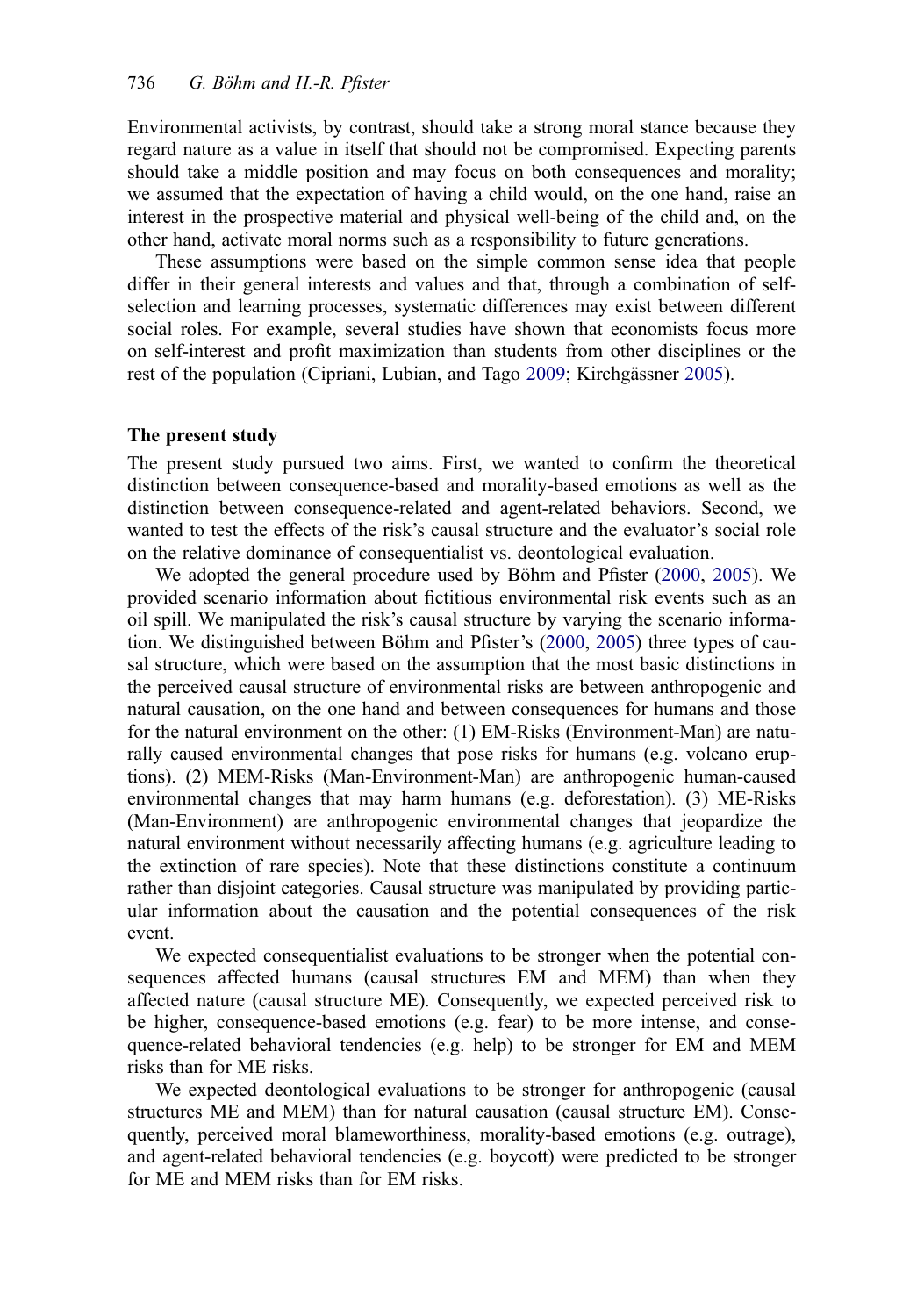Social role was manipulated by instructing participants to take the perspective of one of three social roles (mayor, parent, environmental activist), each described by a short text. An alternative to inducing the roles experimentally would have been to select participants who took on these roles in their real lives. However, this would have come with the disadvantage that people in these roles would have differed on an infinite number of other features that may or may not have something to do with their role as a mayor, activist, or parent so that the comparison would have been difficult to interpret. In addition, these roles are not exclusive in that, for example, a mayor or activist can also be a parent. We therefore decided to increase experimental control by inducing the roles, even if that meant that we had to ask participants to assume a role that was only hypothetical for them.

We expected consequentialist evaluation to increase from environmental activist to expecting parent to mayor. Likewise, consequentialist judgments, the intensity of consequence-based emotions such as fear, and consequence-related behavioral tendencies such as help were expected to increase from environmental activist to expecting parent to mayor. The opposite pattern across the social roles was expected for deontological evaluation. That is, deontological evaluation, and with it moral judgments, the intensity of morality-based emotions such as outrage, and agentrelated behavioral tendencies such as boycotting were expected to increase from mayor to expecting parent to environmental activist.

We conducted a paper-and-pencil experiment in a student sample. Each participant was presented with two risk scenarios of the same type. After each scenario, we measured evaluative focus (consequentialist vs. deontological), cognitive judgments such as perceived risk and perceived moral blameworthiness, the intensity of several consequence-based and morality-based emotional reactions, and the tendency to perform each of a number of consequence-related and agent-related behaviors (Figure [1\)](#page-4-0).

## Method

#### Participants

Two hundred seventy undergraduate and graduate students at the University of Bremen (Germany) participated in the study. They were equally distributed across three study programs: economics, biology, and psychology. They received a monetary incentive of  $\epsilon$ 7.50 for their participation. Age ranged from 19 to 54 years  $(M = 24.60, SD = 5.18)$ ; 56.8% were female.

## Design and procedure

All materials were presented in a questionnaire. Two fictitious scenarios were presented; each of them described an environmental risk event. We will refer to the two scenarios as the island scenario and the oil scenario, respectively.

Two independent variables were manipulated. The first independent variable was social role with the three levels mayor, expecting parent, and environmental activist. Social role was manipulated by instructing participants to imagine that they were in one of these roles. We then asked them to evaluate the scenario from the perspective of this role. The instructions for the social role inductions are given in Appendix [1.](#page-28-0) The second independent variable was causal structure with three levels: ME-Risks (Man-Environment), EM-Risks (Environment-Man), and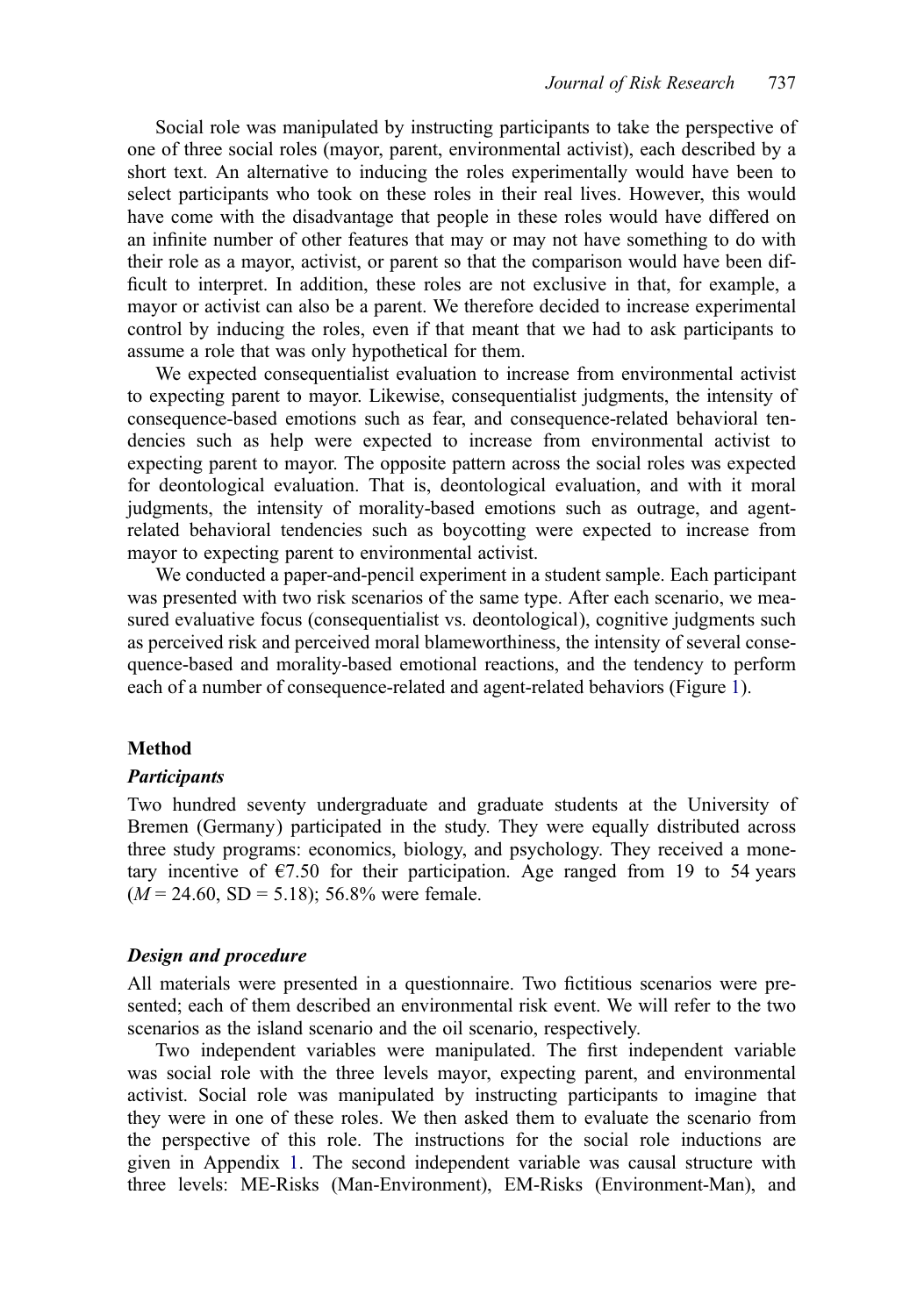MEM-Risks (Man-Environment-Man). Causal structure was manipulated by varying the information given about the causes and the potential consequences of the risk event. Thus, for both the island and oil scenarios, we constructed three variants that corresponded to the three types of causal structure. The scenarios are described in Appendix [2.](#page-28-0)

For each scenario, we measured the dependent variables evaluative focus, perceived risk, perceived moral blameworthiness, consequence-based emotions, morality-based emotions, consequence-related behavioral tendencies, and agent-related behavioral tendencies.

After a general introduction, the questionnaire began by inducing the social role. Then the first scenario was presented, followed by the dependent variables for the first scenario. Participants were then reminded of their social role, and the second scenario was presented, followed by the dependent variables for the second scenario. All materials were in German. Participants needed about an hour to complete the questionnaire.

# **Measures**

Most measures were adopted from Böhm and Pfister [\(2005\)](#page-26-0). The following dependent variables were measured:

# Evaluative focus

Evaluative focus refers to whether a participant focuses on future consequences or on deontological considerations. We employed two measures of evaluative focus:

- (1) A forced-choice task in which we provided two arguments for why the potential damage described in the scenario should be prevented. One argument was deontological (… because, in principle, such an event must not happen); one was consequentialist (… because the consequences would be very serious). Participants selected the argument that they considered more persuasive.
- (2) A rating task in which we presented two considerations. One was deontological (… whether any human and/or animal rights are violated), and the other consequentialist (… what negative consequences for humans and/or nature might occur and how serious they would be). Participants indicated how important each consideration was to them when trying to form an opinion about the risk event. Judgments were given on a seven-point rating scale ranging from 1 (not at all important) to 7 (very important).

# Cognitive judgments

Moral blameworthiness. Participants rated the extent to which they considered the situation described in the scenario to be morally blameworthy (rating scale ranging from  $1 = not$  at all to  $7 = very \, strongly$ ). Blameworthiness served as an indicator of moral judgment.

Perceived overall riskiness. Participants rated how likely the situation would be to lead to harmful consequences (rating scale ranging from  $1 = \text{very}$  unlikely to  $7 = \text{very likely}$ . Riskiness served as an indicator of consequentialist judgment.<sup>[1](#page-25-0)</sup>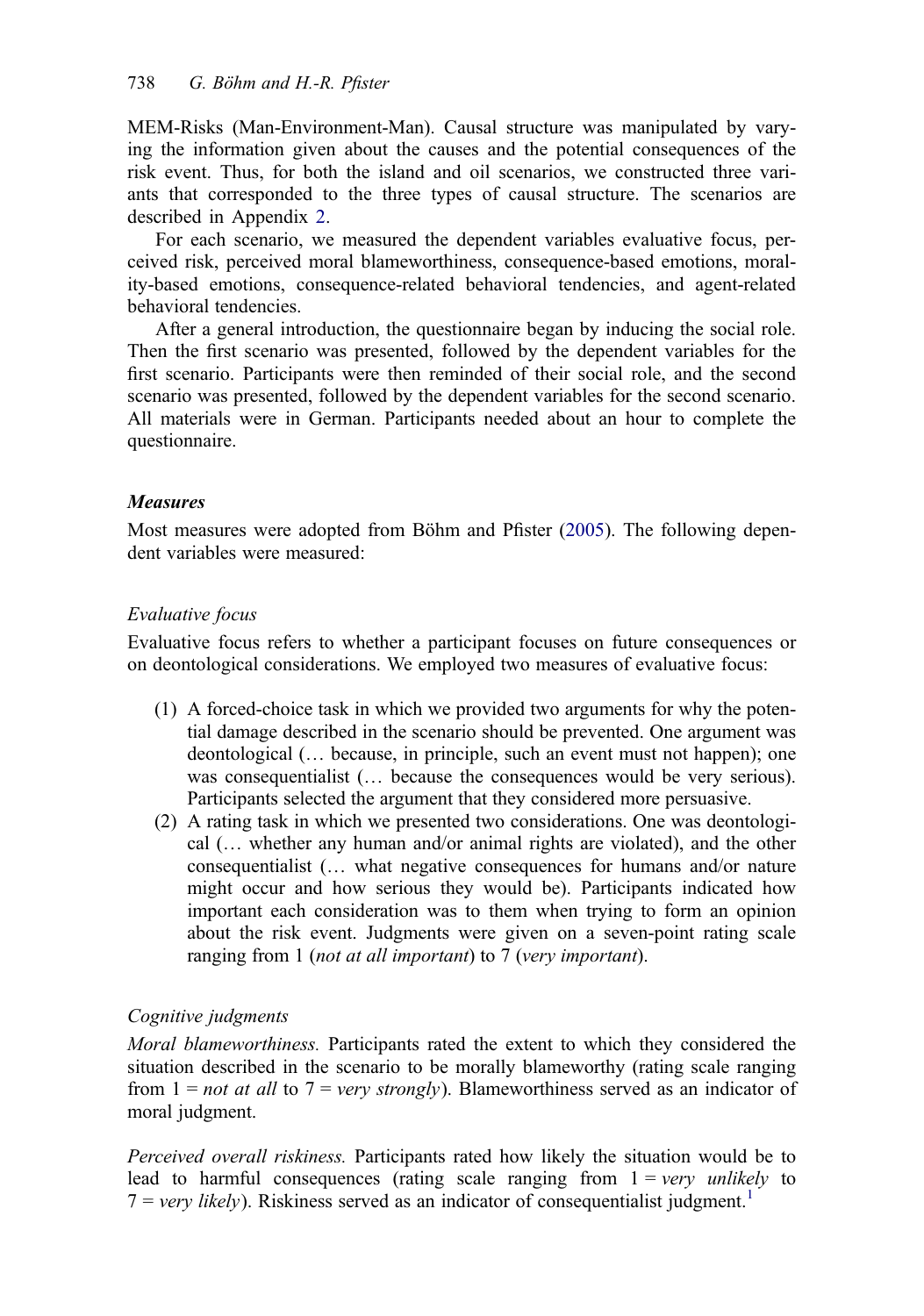# Emotional reactions

We selected twelve specific emotions of which seven were consequence-based emotions (worry, fear, sorrow, sadness, pity, helplessness, hopelessness) and five were morality-based emotions (anger, fury, outrage, indignation, contempt). These emotions were selected on the basis of the findings from Böhm and Pfister [\(2005](#page-26-0); Böhm [2003\)](#page-25-0); for a theoretical account, see Pfister and Böhm [\(2008\)](#page-27-0) and Tangney, Stuewig, and Mashek [\(2007](#page-27-0)). For each emotion, participants applied a seven-point rating scale ranging from 1 (not at all) to 7 (very much) to rate how intensely they felt the emotion when thinking about the risk scenario. The emotions are listed in Table [1](#page-10-0).

# Behavioral tendencies

We presented eleven behaviors. For each behavior, participants indicated the degree to which they felt inclined to perform it in the situation that was described in the scenario (seven-point rating scale ranging from  $1 = not$  at all to  $7 = \text{definitely}$ ). The behavioral tendency items are listed in Table [2.](#page-11-0) The behaviors were selected on the basis of Böhm and Pfister ([2005](#page-26-0)); in their study, these behaviors formed three behavioral types that were motivated by different emotions: help, aggression, and escape.

# Manipulation checks

We measured the following variables as manipulation checks:

Ease of empathizing with the social role. Participants were asked how well they were able to relate to the induced social role. Judgments were given on rating scales ranging from 1 (*not at all*) to 7 (*very well*).

Perceived human causation. Participants rated the extent to which the situation was caused by humans; the rating scale ranged from 1 (not at all) to 7 (very strongly).

Perceived risk for humans. Participants rated how high they considered the risk for humans on a rating scale ranging from  $1 = \text{very low risk}$  to  $7 = \text{very high risk}$ <sup>[2](#page-25-0)</sup>

Perceived risk for nature. Participants rated how high they considered the risk for nature on a rating scale ranging from  $1 = \text{very low risk}$  to  $7 = \text{very high risk}$ <sup>[3](#page-25-0)</sup>

# Results

We will first report the results for the manipulation checks. We will then report the results of analyses on the structure of emotions and behavioral tendencies by means of principal component analyses. These were applied to investigate whether the hypothesized taxonomy of consequence-based and morality-based emotions and that of consequence-related and agent-related behaviors was supported. We will then report the results of analyses of variance that tested the effects of social role and causal structure on evaluative focus, cognitive judgments, emotional reactions, and behavioral tendencies. Finally, we will present the results of the analyses that tested the mediating role of emotions.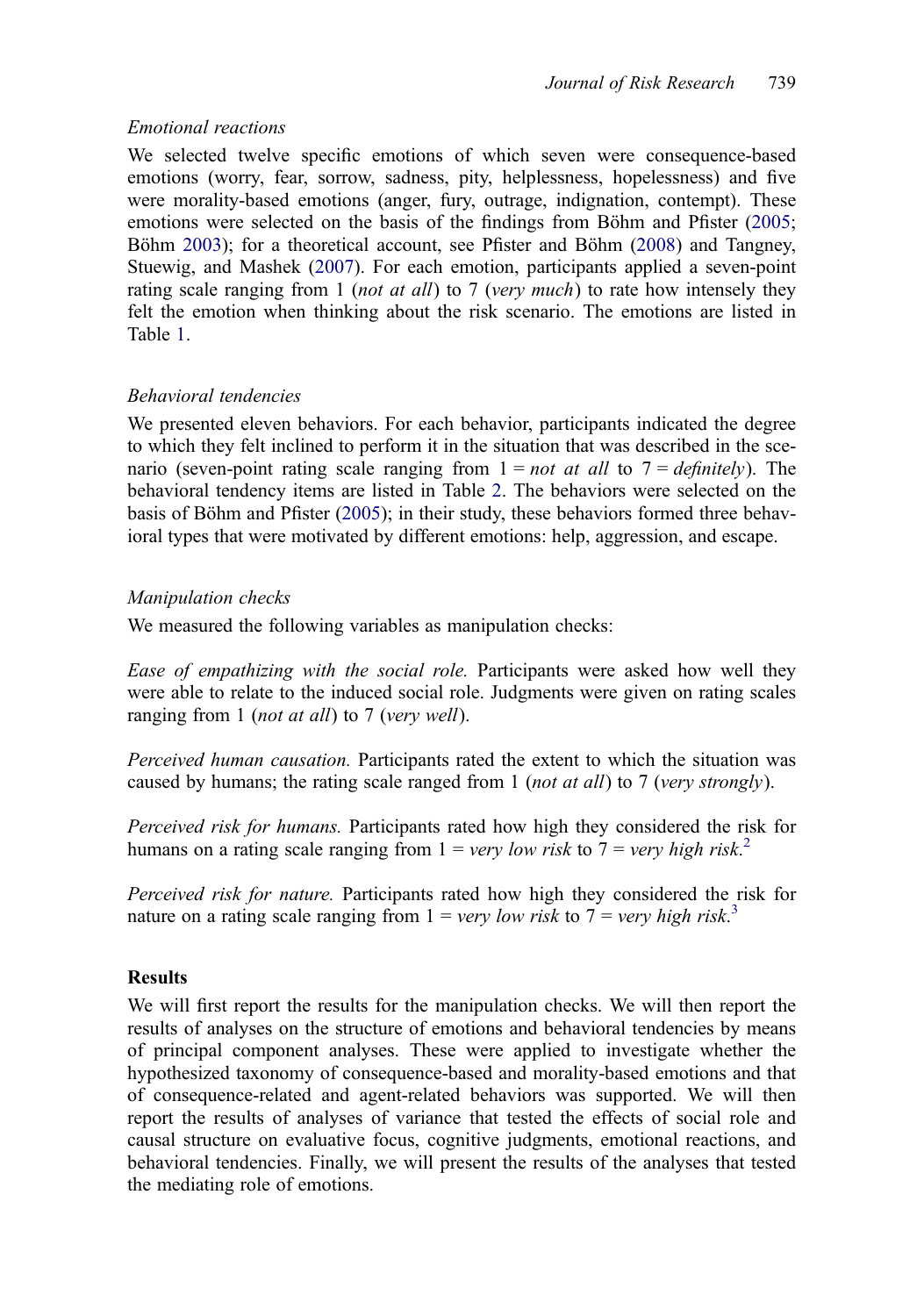<span id="page-10-0"></span>

|                                        |                                 | Island scenario                      |                              |                             | Oil scenario                                                                                                                                                            |                                                                                                                                          |
|----------------------------------------|---------------------------------|--------------------------------------|------------------------------|-----------------------------|-------------------------------------------------------------------------------------------------------------------------------------------------------------------------|------------------------------------------------------------------------------------------------------------------------------------------|
| Emotions                               | (Morality-based)<br>Component 1 | Component 2 (Conse-<br>quence-based) | $Component$ 3<br>Resignation | Morality-based<br>Component | Component 2 (Conse-<br>quence-based)                                                                                                                                    | $Component$ 3<br>(Resignation)                                                                                                           |
| Jutrage                                | $\frac{50}{6}$                  |                                      | .054                         |                             |                                                                                                                                                                         | .104                                                                                                                                     |
| Anger                                  |                                 |                                      |                              |                             |                                                                                                                                                                         |                                                                                                                                          |
|                                        |                                 | $07502$<br>$-1502$                   | $-063$<br>$-055$             |                             |                                                                                                                                                                         |                                                                                                                                          |
| Indignation<br>Fury<br>Contempt        | 8.8880000                       |                                      |                              |                             | 888758886.                                                                                                                                                              |                                                                                                                                          |
|                                        |                                 |                                      |                              |                             |                                                                                                                                                                         |                                                                                                                                          |
|                                        |                                 |                                      |                              |                             |                                                                                                                                                                         |                                                                                                                                          |
| Worry<br>Sorrow<br>Fear                |                                 |                                      |                              |                             |                                                                                                                                                                         |                                                                                                                                          |
|                                        |                                 |                                      |                              |                             |                                                                                                                                                                         |                                                                                                                                          |
|                                        | .195                            |                                      |                              |                             |                                                                                                                                                                         |                                                                                                                                          |
| Sadness<br>Helplessness                | .023                            | $\frac{588770}{289920}$              | 0.00477008                   | 88656985951436              | .156                                                                                                                                                                    | $-123$<br>$-123$<br>$-123$<br>$-123$<br>$-123$<br>$-123$<br>$-123$<br>$-123$<br>$-123$<br>$-123$<br>$-123$<br>$-123$<br>$-123$<br>$-123$ |
| Hopelessness                           | $\Xi$                           | $\overline{5}$                       | .826                         | .177                        | .143                                                                                                                                                                    |                                                                                                                                          |
| Pity                                   | $\overline{0}$                  | .193                                 | .473                         | .132                        | .379                                                                                                                                                                    |                                                                                                                                          |
| Explained variance<br>(after rotation) | 31.5%                           | 23.1%                                | 15.4%                        | 30.7%                       | 21.3%                                                                                                                                                                   | $6.1\%$                                                                                                                                  |
|                                        |                                 |                                      |                              |                             | Note: Pold foot indicate the highest logic of a vericle over a commonwere one of the process of the product in the production in a discovered to a month to a common to |                                                                                                                                          |

| i<br>l<br>֠                                                                                                                                                                                                                                                                                                                                                                                   |
|-----------------------------------------------------------------------------------------------------------------------------------------------------------------------------------------------------------------------------------------------------------------------------------------------------------------------------------------------------------------------------------------------|
| į                                                                                                                                                                                                                                                                                                                                                                                             |
|                                                                                                                                                                                                                                                                                                                                                                                               |
|                                                                                                                                                                                                                                                                                                                                                                                               |
| $\begin{bmatrix} 1 & 0 & 0 \\ 0 & 1 & 0 \\ 0 & 0 & 0 \end{bmatrix} \begin{bmatrix} 1 & 0 & 0 \\ 0 & 1 & 0 \\ 0 & 0 & 0 \end{bmatrix} \begin{bmatrix} 1 & 0 & 0 \\ 0 & 1 & 0 \\ 0 & 0 & 0 \end{bmatrix} \begin{bmatrix} 1 & 0 & 0 \\ 0 & 1 & 0 \\ 0 & 0 & 0 \end{bmatrix} \begin{bmatrix} 1 & 0 & 0 \\ 0 & 1 & 0 \\ 0 & 0 & 0 \end{bmatrix} \begin{bmatrix} 1 & 0 & 0 \\ 0 & 1 & 0 \\ 0 & 0 &$ |
| í                                                                                                                                                                                                                                                                                                                                                                                             |
|                                                                                                                                                                                                                                                                                                                                                                                               |
| $\sim$<br>$\overline{a}$<br>$\frac{1}{2}$                                                                                                                                                                                                                                                                                                                                                     |
| i                                                                                                                                                                                                                                                                                                                                                                                             |
| ;<br>;<br>l<br>$\vdots$<br>ו<br>ו<br>֚֘֝                                                                                                                                                                                                                                                                                                                                                      |
| ï<br>Tahlı<br>ı<br>è<br>ı                                                                                                                                                                                                                                                                                                                                                                     |

Note: Bold font indicates the highest loading of a variable across components; for Components 1 and 2, the emotion items with bold loadings were used to compute the index of the corresponding emotion type. Note: Bold font indicates the highest loading of a variable across components; for Components 1 and 2, the emotion items with bold loadings were used to compute the index of the corresponding emotion type.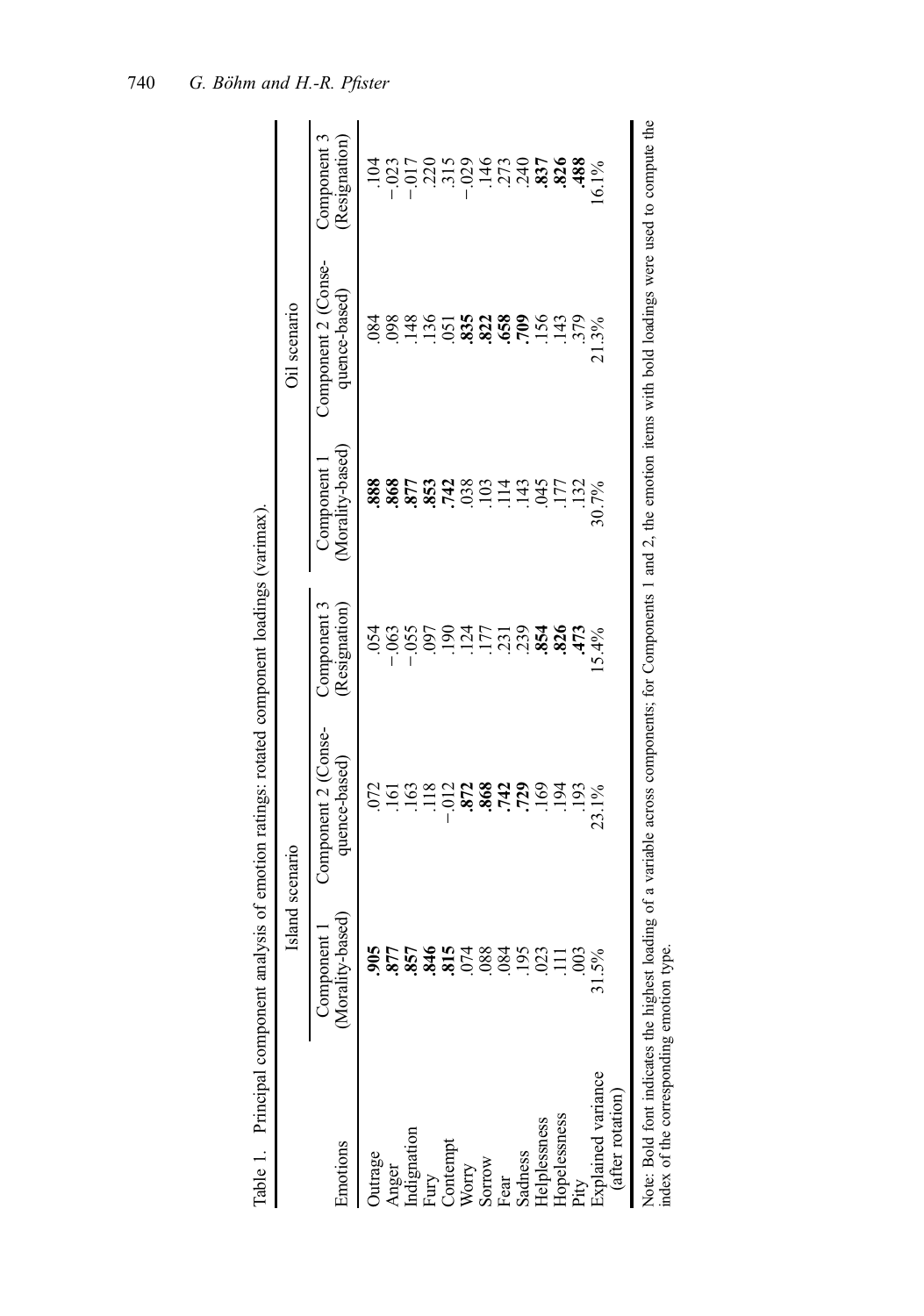<span id="page-11-0"></span>

|                                                                                                       |                             | Island scenario             |                               |                       | Oil scenario                |                        |
|-------------------------------------------------------------------------------------------------------|-----------------------------|-----------------------------|-------------------------------|-----------------------|-----------------------------|------------------------|
| <b>Behaviors</b>                                                                                      | <b>Componen</b><br>l (Help) | Component 2<br>(Aggression) | <b>Componen</b><br>i (Escape) | Component<br>l (Help) | Component 2<br>(Aggression) | Componen<br>3 (Escape) |
| would help to reduce or limit potential damage.                                                       | 857                         | 116                         | $-0.77$                       | 816                   | $-047$                      | .002                   |
| I would help to avert any suffering that has occurred                                                 | 841                         | $-0.050$                    | <b>.109</b>                   |                       | $-141$                      |                        |
| or relief organization<br>would donate to an environmental                                            | E <sub>7</sub>              | 100                         | 014                           | នីខ្ញុំ               | 113                         | $\frac{28}{3}$         |
| situation<br>that would take action against the                                                       |                             |                             |                               |                       |                             |                        |
| at reducing/limiting<br>I would sign a petition that is aimed<br>the potential damage.                | <b>662</b>                  | 301                         | $-111$                        | 529                   | 450                         | $-0.97$                |
| I would participate in a demonstration so that the                                                    | 662                         | 372                         | $-252$                        | 747                   | 271                         | $-0.040$               |
| situation or potential damage could be prevented                                                      |                             |                             |                               |                       |                             |                        |
| a friend<br>I would like to pour out my heart to                                                      | 436                         |                             | 403                           | 398                   | 064                         |                        |
|                                                                                                       | 161                         | $235$<br>878                | <u>त्र</u>                    | .085                  |                             |                        |
| I feel like yelling at the one who is responsible.<br>I feel like hitting the one who is responsible. | $^{048}$                    | 8427                        |                               | $-025$                | 847<br>7847<br>197          |                        |
| I feel like crying.                                                                                   | .286                        |                             | 128<br>13                     | .294                  |                             |                        |
| I feel like running away.                                                                             | $-0.010$                    | 259                         | 799                           | $-156$                | 121                         | $321850$<br>$4819550$  |
| soon as possible.<br>I would like to forget everything as                                             | $-149$                      | $-084$                      | .773                          | $-405$                | 089                         |                        |
| Explained variance (after rotation)                                                                   | $29.0\%$                    | 20.5%                       | 14.4%                         | 27.8%                 | $6.8\%$                     |                        |
|                                                                                                       |                             |                             |                               |                       |                             |                        |

Table 2. Principal component analysis of behavioral tendencies: rotated component loadings (varimax). Table 2. Principal component analysis of behavioral tendencies: rotated component loadings (varimax).

Note: Bold font indicates which behavior items were used to compute the index of the corresponding behavior type. Note: Bold font indicates which behavior items were used to compute the index of the corresponding behavior type.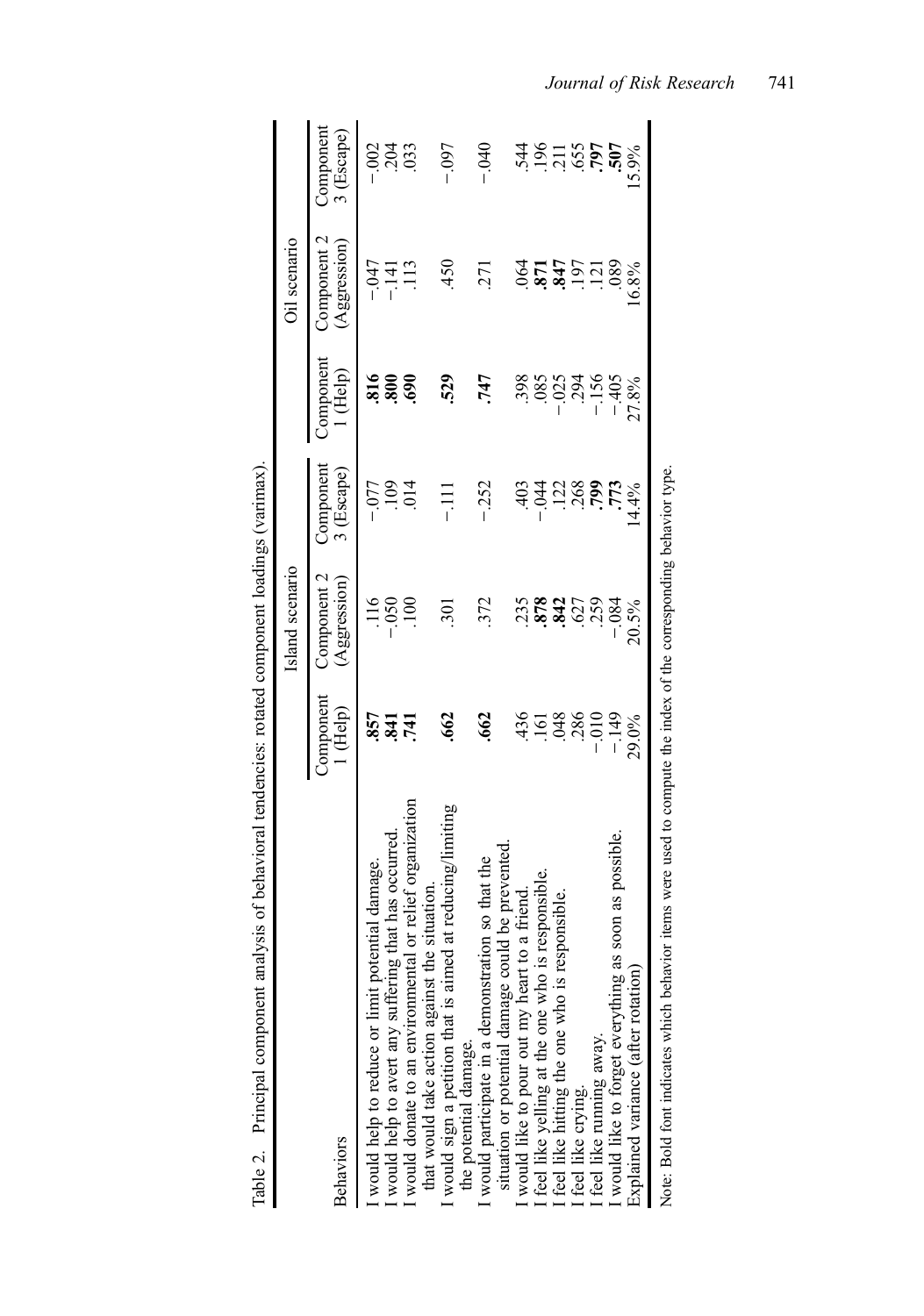# Manipulation checks

# Check of causal structure manipulation

The causal structure of a risk was defined by the combination of a cause with a consequence, both of which were specified in the risk scenario. The cause was varied as either anthropogenic (ME, MEM) or of natural origin (EM). The measure of perceived human causation served as a manipulation check for this distinction. The consequences of a risk were varied as affecting either humans (MEM, EM) or nature (ME). The measures of perceived risk for humans and perceived risk for nature served as manipulation checks for the consequence part of the causal structure manipulation.

Perceived human causation. A separate analysis of variance was computed for each scenario with human causation as the dependent variable and causal structure as the independent variable. The main effect of causal structure was significant for the island scenario,  $F(2, 266) = 90.8$ ,  $p < .001$ , as well as for the oil scenario,  $F(2, 266)$  $= 175.8$ ,  $p < .001$  (the island scenario means were EM = 3.1, MEM = 5.9,  $ME = 6.2$ ; the oil scenario means were  $EM = 3.2$ ,  $MEM = 6.7$ ,  $ME = 6.8$ ). A post hoc contrast comparing risks with natural causation vs. risks with human causation (EM vs. MEM + ME) yielded significant differences for both the island scenario,  $t$  $(266) = 13.4, p < .001$ , and the oil scenario,  $t(266) = 18.8, p < .001$ . Thus, we concluded that with respect to causation, the causal structure of the scenarios was manipulated successfully. Scenarios that were portrayed as caused by humans were more strongly attributed to human causation than scenarios portrayed as due to a natural cause.

Perceived risk for humans and for nature. We computed two separate simple analyses of variance for each scenario with perceived risk for humans and perceived risk for nature, respectively, serving as the dependent variable, and causal structure as the independent variable. For the island scenario, there were significant effects of causal structure on perceived risk for humans,  $F(2, 266) = 8.1$ ,  $p < .001$ , and perceived risk for nature,  $F(2, 267) = 14.1$ ,  $p < .001$ ; the respective means were  $EM = 3.6$ ,  $MEM = 3.9$ , and  $ME = 2.6$  for risk for humans and  $EM = 4.1$ ,  $MEM = 4.8$ , and  $ME = 5.6$  for risk for nature. Pairwise *post hoc* contrasts concerning risk for humans showed significant differences between the EM and ME scenarios,  $t(266) = 3.02$ ,  $p = .007$ , and between the MEM and ME scenarios,  $t(266) = 3.8$ ,  $p < .001$ , consistent with the manipulation. Concerning risk for nature, all contrasts showed significant differences –  $t(266) = 2.5, 5.3, 2.8, p = .038, p < .001, p = .013,$ for EM vs. MEM, EM vs. ME, and MEM vs. ME, respectively – which were also consistent with the manipulation.

For the oil scenario, however, neither risk for humans nor risk for nature was significantly affected by the scenario's causal structure. The means for risk for humans showed the expected pattern  $(EM = 5.0, MEM = 4.9, ME = 4.6)$ , whereas risk for nature was basically the same for all variants of the scenario  $(EM = 6.3, ...)$  $MEM = 6.2, ME = 6.2$ .

In sum, the variation in the consequences as part of the causal structure manipulation was successful for the island scenario but not for the oil scenario (Figure [2](#page-13-0)). An analogous result was obtained by Böhm and Pfister [\(2005](#page-26-0)).<sup>[4](#page-25-0)</sup>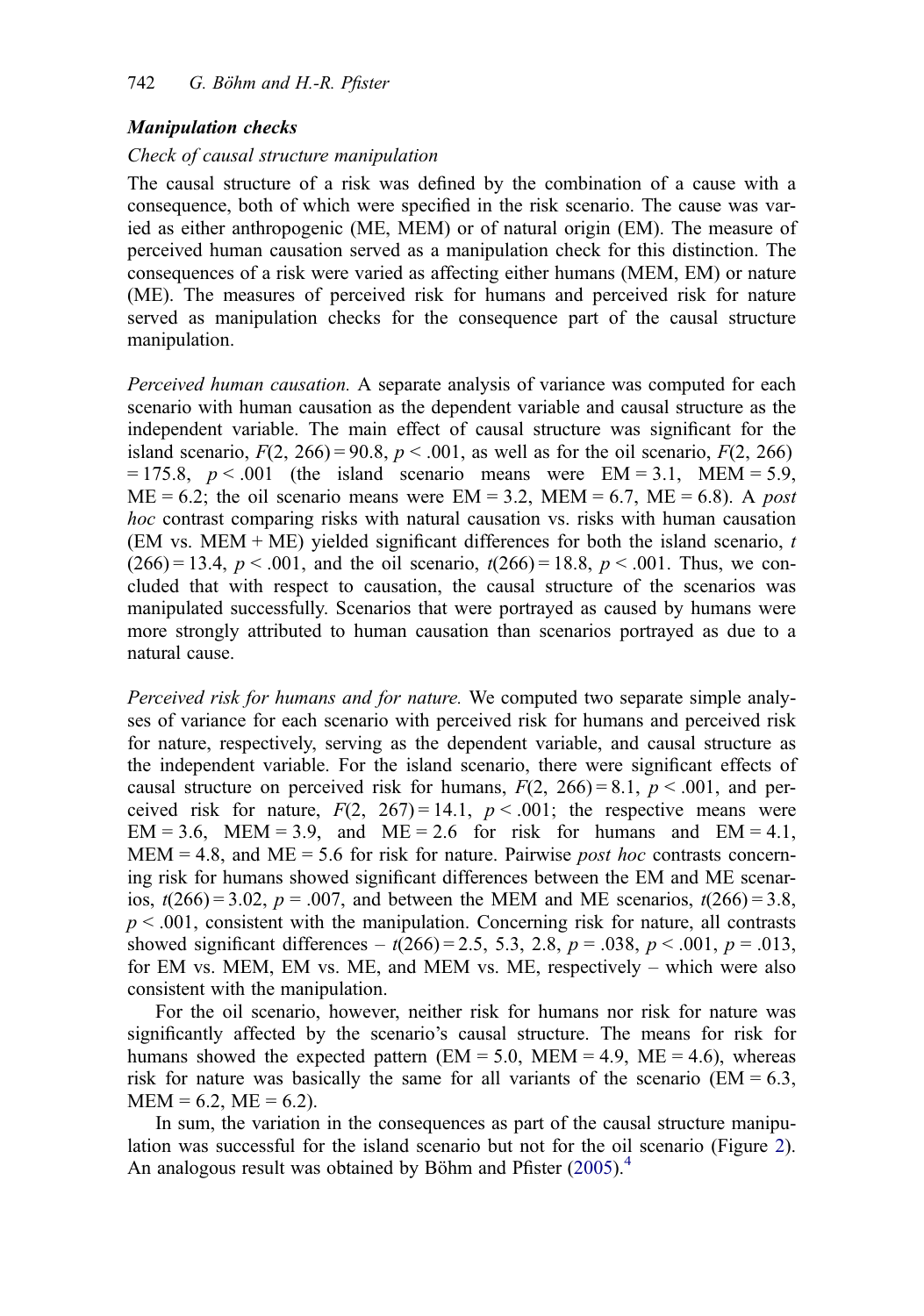<span id="page-13-0"></span>

Figure 2. Manipulation check. Perceived risk for humans and for nature as a function of causal structure.

Note: Error bars indicate 95% confidence intervals.

## Check for the social role manipulation

Participants indicated the degree to which they were able to relate to the social role induced by the experimental manipulation on a seven-point rating scale. For each role and scenario, the means on this item were well above the scale midpoint of 4 for the island scenario ( $M = 4.4, 4.7,$  and 4.6 for mayor, parent, and activist, respectively) and for the oil scenario ( $M = 4.7, 5.3,$  and 5.0). According to one-sample t-tests, all means were significantly greater than 4.0 (all  $ts(89) > 3.0$ , all  $ps < .001$ ).

We concluded that the social role manipulation was successful because participants were able to relate to their roles to sufficient degrees.

## Structural analyses

### Structure of emotions

We hypothesized that emotions elicited by environmental risks could be classified as consequence-based and morality-based emotions. We analyzed the structure of the emotion ratings by applying a principal component analysis with varimax rotation. We conducted two separate analyses for the island and oil scenarios, respectively. Both analyses yielded three components, as indicated by both the Kaiser criterion and the scree plots. Table [1](#page-10-0) shows the table of loadings. Three components explained 70.0% of the variance in the island scenario and 68.1% in the oil scenario. The solutions for the two scenarios were virtually identical. The first two components supported the distinction between morality-based and consequence-based emotions. The first component comprised morality-based emotions (outrage, anger, indignation, fury, contempt), the second consequence-based emotions (worry, sorrow, fear, sadness). The three emotions with high loadings on the third component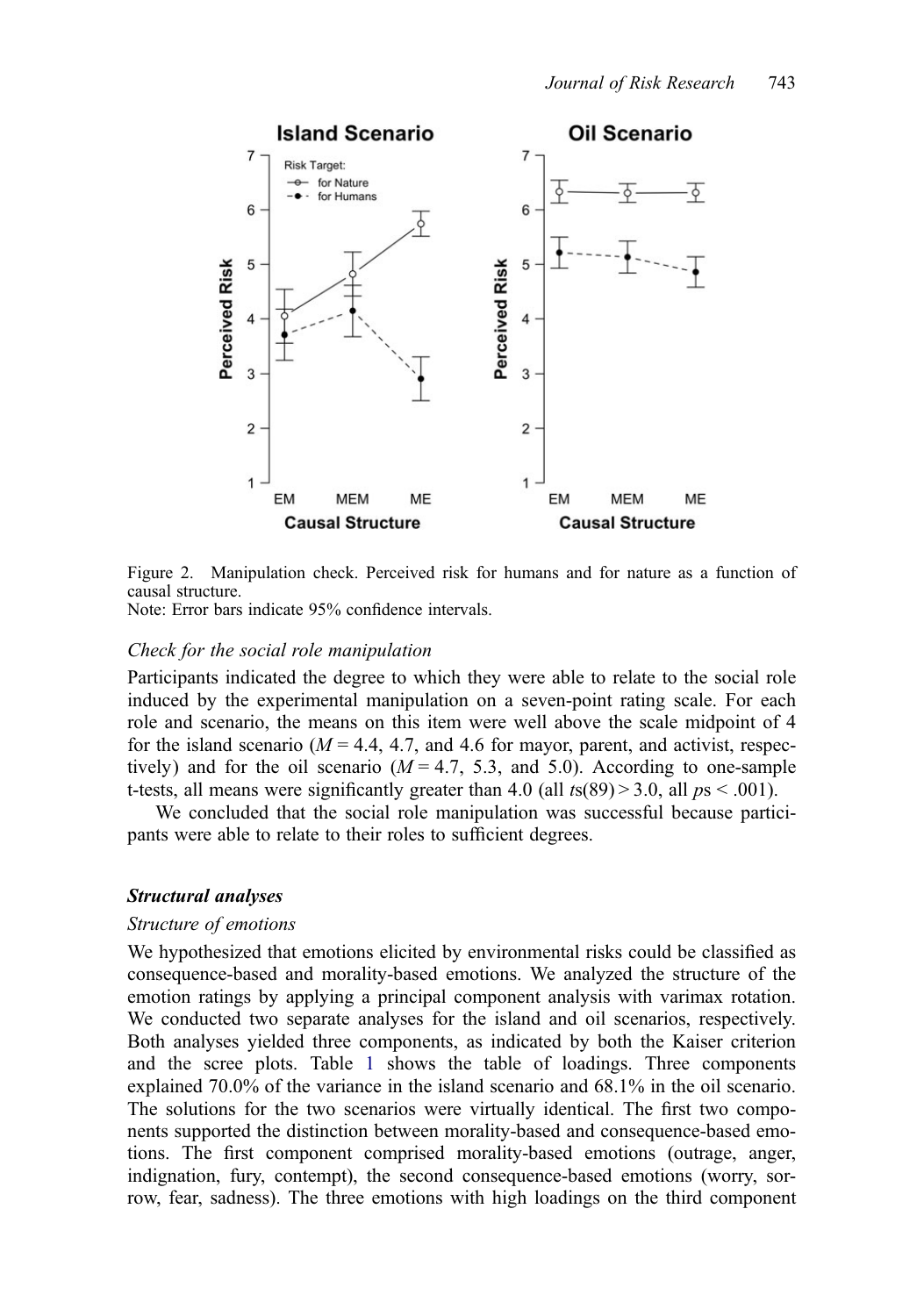(helplessness, hopelessness, pity) had been conceptualized as consequence-based emotions, but they formed a separate component. We labeled it a resignation factor but excluded it from further analyses, leaving it as a topic for further research. The three components clearly replicated Böhm and Pfister's ([2005\)](#page-26-0) results.

For each scenario, we computed two emotion indices, one for morality-based emotions and one for consequence-based emotions. The indices were computed by averaging the emotions with the highest loadings  $($ >.40) on the respective factor (see Table [1](#page-10-0)) for each index. The indices showed satisfactory internal consistencies (morality-based:  $\alpha$  = .917 and  $\alpha$  = .909 for the island and oil scenarios, respectively; consequence-based:  $\alpha = .852$  and  $\alpha = .790$  for the island and oil scenarios, respectively).

# Structure of behavioral tendencies

The structure of the behavioral tendencies was explored in a manner analogous to the emotion ratings. The behavioral tendency ratings for the island and oil scenarios were analyzed with two separate principal component analyses. Both the Kaiser criterion and the scree plot suggested a three-component solution for both scenarios. The rotated loadings (varimax rotation) are shown in Table [2.](#page-11-0) Three components explained 63.9% (island scenario) and 60.6% (oil scenario) of the variance. The solutions for the two scenarios were highly similar. The first two components supported our hypothesized classification of behaviors as consequence-related and agent-related behaviors. The first component captured behaviors that focused on alleviating damage; we labeled it tendency to help. The second component summarized yelling at and hitting the responsible agent; we labeled it tendency to be aggressive. The third component (feeling like running away and wanting to forget everything) could be interpreted as tendency to escape. For each of the three components, we computed an index by averaging the behavioral tendencies with the highest loadings (>.40) on the respective factor (see Table [2](#page-11-0)). Two behavior items (pour out my heart and crying) were not included in any index because they exhibited inconsistent loading patterns in the two scenarios. The internal consistencies of the indices for help and aggression were satisfactory: Cronbach's alpha was  $\alpha = .841$ (island scenario) and  $\alpha$  = .800 (oil scenario) for help and  $\alpha$  = .805 (island scenario) and  $\alpha$  = .828 (oil scenario) for aggression. The escape index, by contrast, was not sufficiently internally consistent (αs below .6); we excluded it from further analyses.

#### Effect of causal structure and social role on model variables

We will now report the results for the effects of the independent variables causal structure and social role on the components of the risk evaluation model (see Figure [1\)](#page-4-0): evaluative focus (consequentialist vs. deontological), cognitive judgments (consequentialist vs. moral), emotional reactions (consequence-based vs. morality-based), and behavioral tendencies (consequence-related vs. agent-related).

With respect to the effects of causal structure, we predicted that a consequentialist evaluation would be stronger when the potential consequences affected humans (causal structures EM and MEM) than when they affected nature (causal structure ME). Deontological evaluation, by contrast, was predicted to be stronger when the risk event was caused by humans (causal structures ME and MEM) than when it was caused by natural processes (causal structure EM).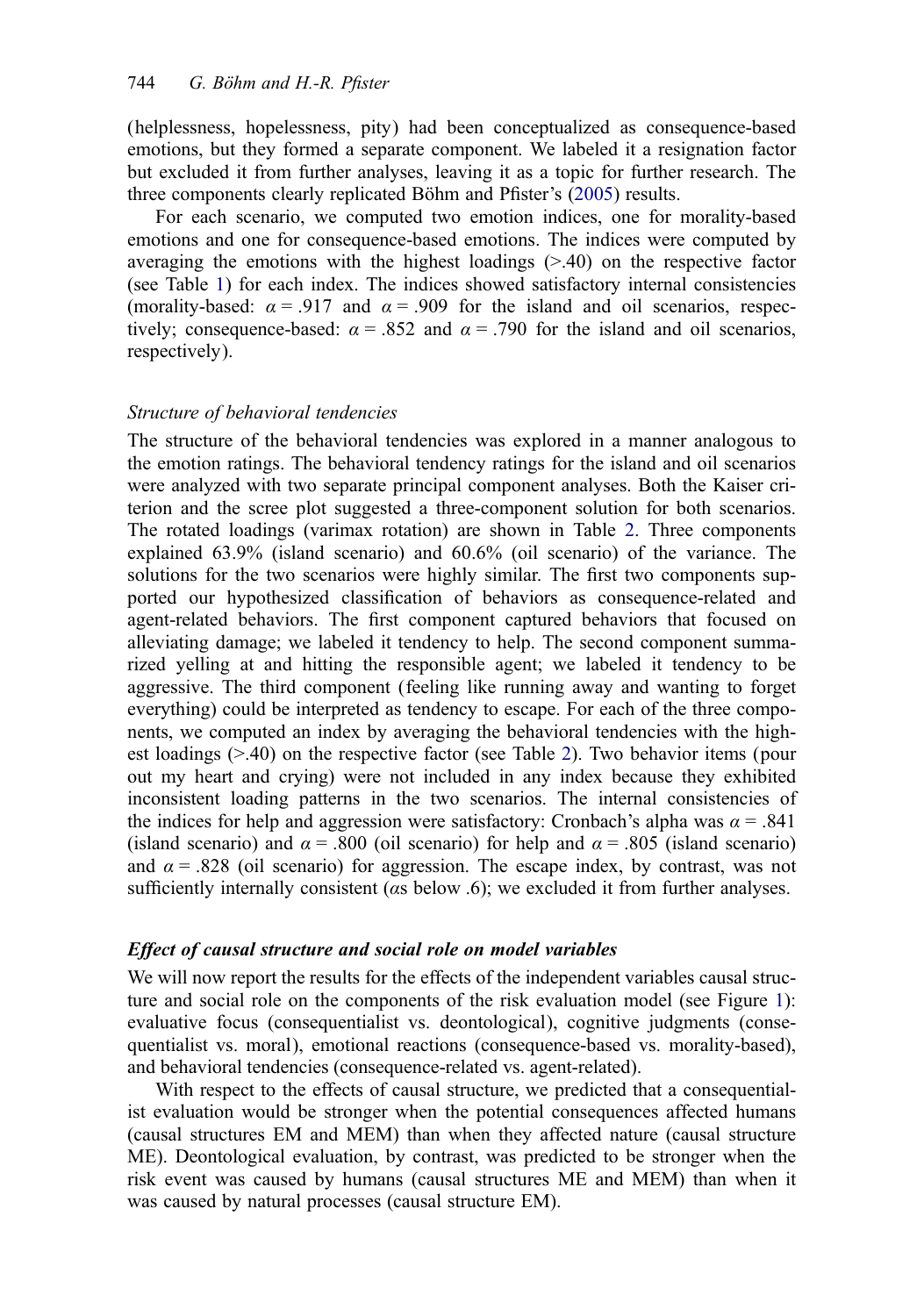Concerning the effect of social role, we predicted that deontological evaluations would increase across the social roles from mayor to expecting parent to environmental activist. The opposite pattern was expected for consequentialist evaluations.

All subsequent results are summarized in Table [3](#page-17-0), which corresponds to the stages in Figure [1.](#page-4-0) The general pattern of analysis was to compute a separate analysis of variance for each scenario, as well as for each dependent variable; causal structure and social role were entered as independent variables, resulting in a  $3 \times 3$ design with two between-subjects factors.

## Evaluative focus

Argument choice. Participants chose which of two arguments they considered more persuasive: a consequentialist or a deontological one. The choice frequencies are given in Table [4](#page-18-0). Visual inspection of the frequencies showed that across all conditions, the consequentialist argument was chosen more frequently than the deontological one. For both scenarios, the frequencies clearly differed across the causal structure conditions: in accordance with our hypothesis, the deontological argument was selected more frequently for anthropogenic risks (MEM and ME) than for risks caused by nature (EM). Social role, by contrast, had no effect on argument choice.

We tested the effect of causal structure and social role on argument choice via logistic regression analyses. We computed separate analyses for the two scenarios. In each analysis, the dichotomous argument choice served as the dependent variable (with the deontological argument coded 0 and the consequentialist argument coded 1), and causal structure and social role were entered as predictors. Social role did not yield a significant main effect in either analysis. The effect of causal structure on argument choice, by contrast, was found to be significant (likelihood ratio test); island scenario:  $\chi^2$  (2) = 17.43, p < .001; oil scenario:  $\chi^2$  (2) = 16.54, p = .001. In both analyses, the probability of choosing the deontological argument increased significantly for MEM and ME risks compared with EM risks (the reference category). A combined analysis yielded no significant difference between the scenarios (Table [3\(](#page-17-0)a-i)).

Argument rating. The second measure of evaluative focus asked participants to rate the importance of each of two arguments, which were of a consequentialist and a deontological type. Using each argument type in turn as the dependent variable and separately for each scenario, four  $3 \times 3$  analyses of variance (Causal Structure  $\times$ Social Role) were computed. Table  $3(a-i)$  $3(a-i)$  shows that the only significant effect was the impact of social role on the deontological argument in the island scenario, indicating that deontological considerations (i.e. moral concerns) become more important when moving from mayor to parent to activist (Figure [3\)](#page-16-0), thus partially confirming our hypothesis. Causal structure, however, had no significant impact on the importance of either argument type; we found only weak evidence that the importance of the deontological argument was affected by causal structure in the oil scenario, suggesting that moral considerations are especially important when the cause involves humans (the means were  $EM = 4.9$ ,  $MEM = 5.5$ ,  $ME = 5.3$ ).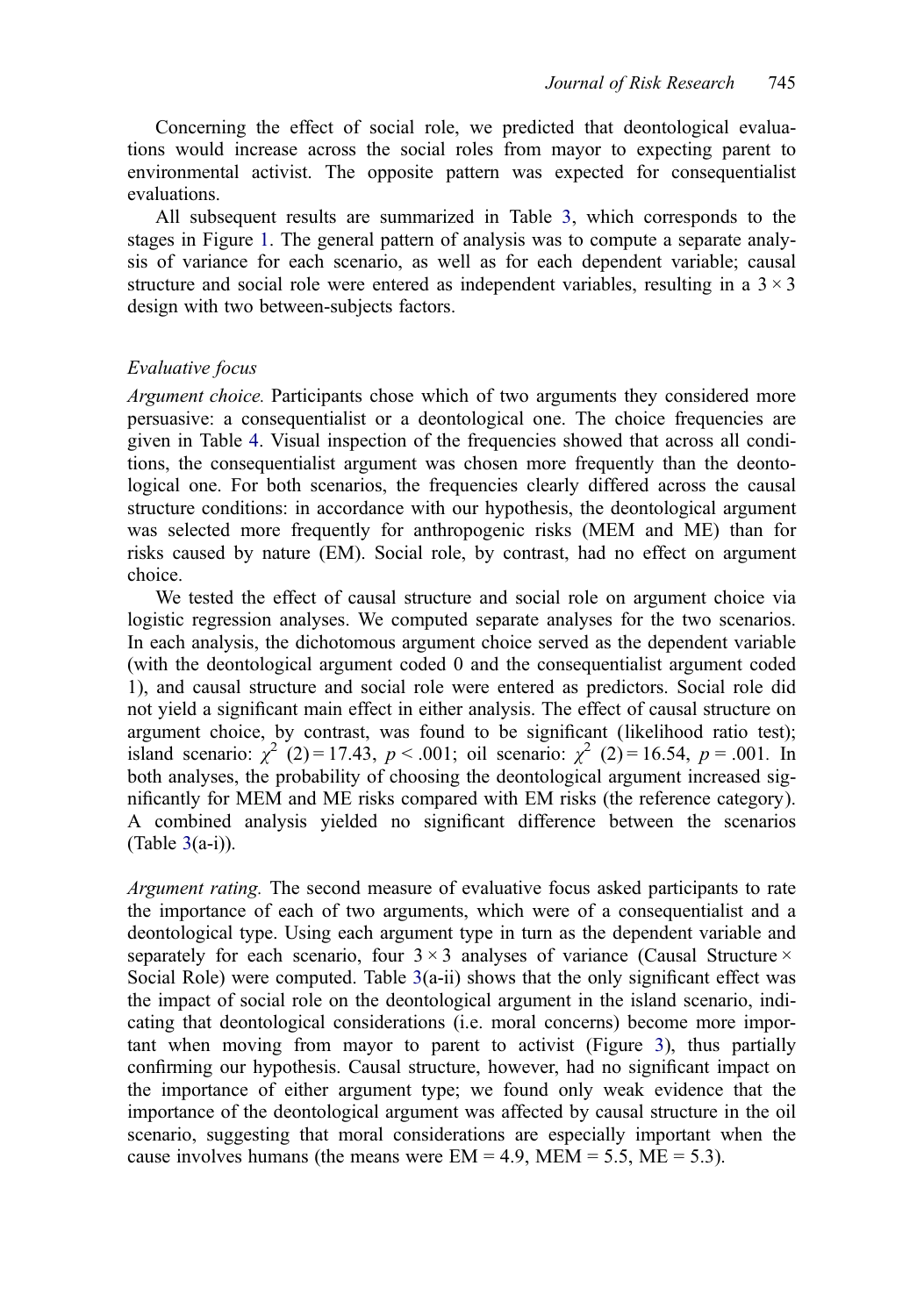<span id="page-16-0"></span>



Note: Error bars indicate 95% confidence intervals.

## Cognitive judgments

Perceived riskiness and moral blameworthiness were taken as indicators of consequentialist and moral judgments, respectively. Separately for each indicator and each scenario, a  $3 \times 3$  analysis of variance (Causal Structure  $\times$  Social Role) was computed (Table [3](#page-17-0)(b); Figure [4\)](#page-18-0). For the island scenario, we found a significant effect of causal structure on moral judgments (Table [3](#page-17-0)(b)). Although the main effect of social role was not significant, a comparison contrasting the role of mayor with the roles of parent and activist yielded, as hypothesized, a significant difference: parents and activists judged the scenario as morally more blameworthy than did mayors,  $t(261)$ = 2.2,  $p = .042$  (the means were mayor = 3.3, parent = 3.8, activist = 3.9). A significant main effect of causal structure on moral judgments was also found for the oil scenario. Concerning consequentialist judgments (i.e. perceived riskiness of the scenarios), no effects were found for either scenario.

#### Emotional reaction

The two indices for consequence-based and morality-based emotions as derived from the principal component analyses (see Table [1\)](#page-10-0) were used as indicators of the intensity of morality-based and consequence-based emotional reactions, respectively. Separately for each indicator and each scenario, a  $3 \times 3$  analysis of variance (Causal Structure  $\times$  Social Role) was computed (Table [3](#page-17-0)(c); Figure [5,](#page-19-0) left pane). The effect of causal structure on morality-based emotions was significant for the island scenario as well as for the oil scenario (Table  $3(c)$  $3(c)$ ). A significant main effect of causal structure on consequence-based emotions was found only for the island scenario. Social role yielded no significant effects on emotional reactions.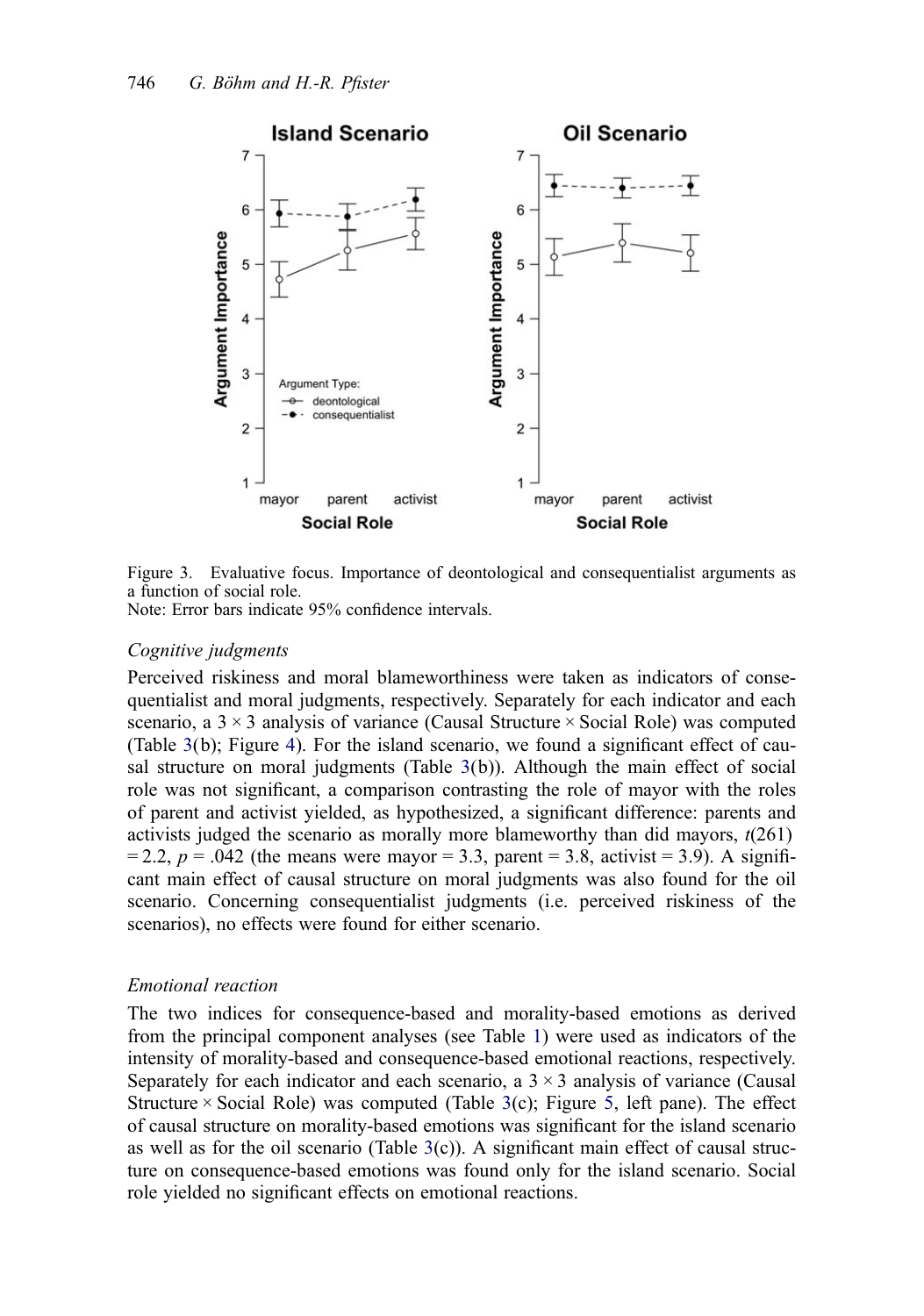<span id="page-17-0"></span>

|                                                        | Table 3. Overview of statistical tests of causal structure and social role. |                                                           |                                                          |                                       |
|--------------------------------------------------------|-----------------------------------------------------------------------------|-----------------------------------------------------------|----------------------------------------------------------|---------------------------------------|
|                                                        |                                                                             |                                                           | Scenario                                                 |                                       |
| Model Component                                        | Island                                                                      |                                                           | öÏ                                                       |                                       |
| (a) Evaluative focus                                   |                                                                             |                                                           |                                                          |                                       |
| (i) Argument choice<br>Causal structure<br>Social role | $\chi^2(2) = 17.4, p < .001**$<br>n.s.                                      |                                                           | $\chi^2(2) = 16.5, p < .001**$<br>n.s.                   |                                       |
| (ii) Argument rating                                   |                                                                             |                                                           | Deontological                                            |                                       |
| Causal structure<br>Social role                        | $F(2, 251) = 6.4, p = .002**$<br>Deontological<br>n.s.                      | Consequentialist<br>n.s.<br>n.S.                          | $F(2, 251)=2.6, p=.079$<br>n.s.                          | Consequentialist<br>n.s.<br>1.S.      |
| (b) Cognitive judgments                                | Moral                                                                       | Consequentialist                                          | Moral                                                    | Consequentialist                      |
| Causal structure<br>Social role                        | $F(2, 261) = 49.6, p < .001**$<br>$F(2, 261) = 2.6, p = .074$               | n.s.<br>n.s.                                              | $F(2, 260) = 121.4, p < .001**$<br>n.s.                  | n.s.<br>1.S.                          |
| (c) Emotional reactions                                |                                                                             |                                                           |                                                          |                                       |
| Causal structure<br>Social role                        | $F(2, 261) = 39.9, p < .001**$<br>Morality-based<br>n.s.                    | Consequence-based<br>$F(2, 261) = 3.9, p = .021*$<br>1.5. | Morality-based<br>$F(2, 261) = 48.0, p < .001**$<br>n.s. | Consequence-based<br>n.s.<br>n.s.     |
| (d) Behavioral tendencies                              | Agent-related                                                               | Consequence-related                                       | Agent-related                                            | Consequence-related                   |
| Causal structure<br>Social role                        | $F(2, 261) = 8.9, p < .001**$<br>$F(2, 261) = 2.8, p = .064$                | $F(2, 261) = 6.1, p = .002**$<br>n.s.                     | $F(2, 260) = 9.2, p < .001**$<br>n.s.                    | $F(2, 260) = 6.2, p = .002**$<br>1.5. |
| Note: * $p < .05$ , ** $p < .01$                       |                                                                             |                                                           |                                                          |                                       |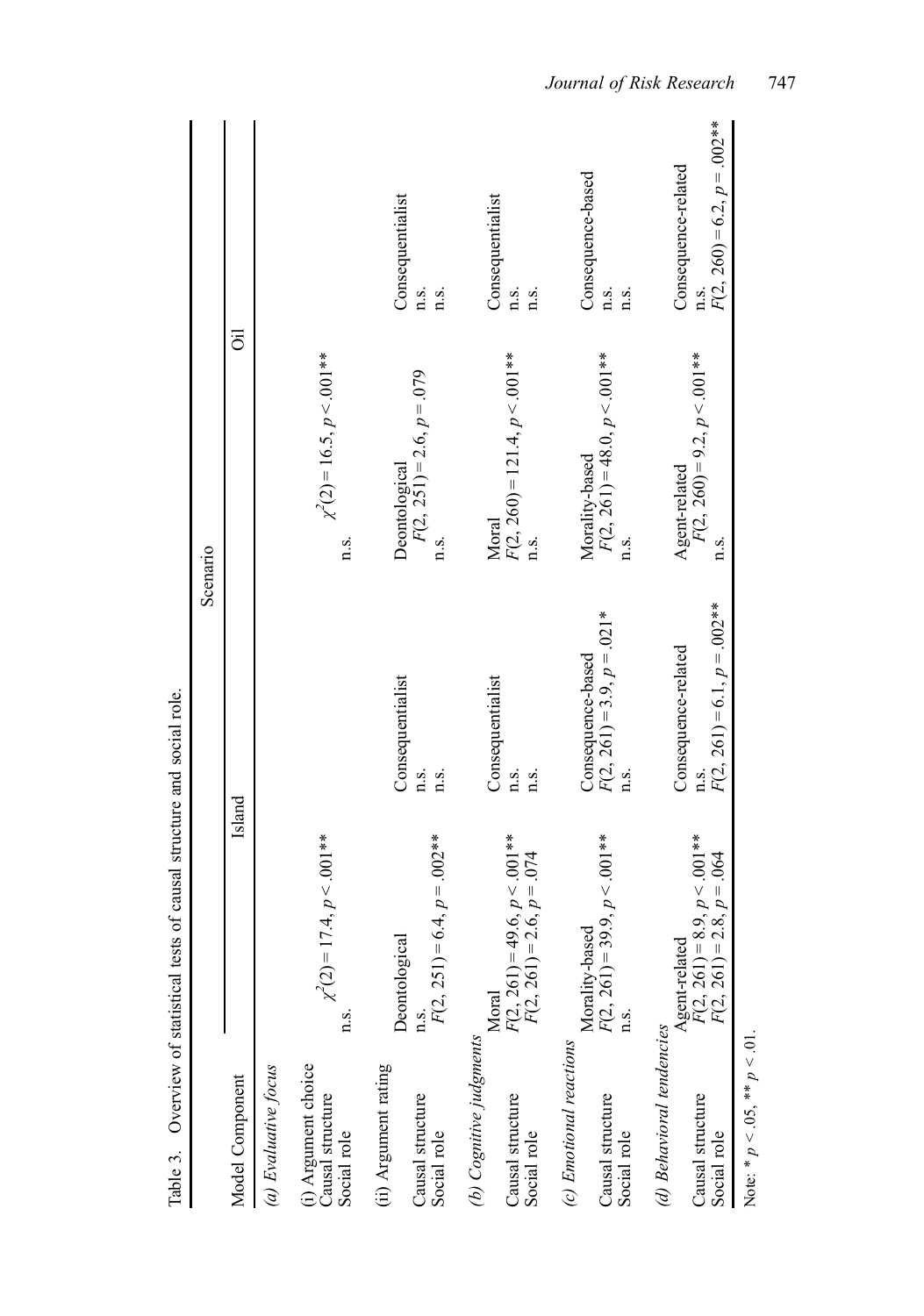|                    |       | Island scenario |          |       | Oil scenario |          |
|--------------------|-------|-----------------|----------|-------|--------------|----------|
| Risk type          |       |                 |          |       |              |          |
| Argument           | EM    | <b>MEM</b>      | МE       | EM    | <b>MEM</b>   | МE       |
| Morally principled | 7     | 24              | 27       | 12    | 34           | 30       |
| Consequentialist   | 83    | 66              | 63       | 78    | 56           | 59       |
| N                  | 90    | 90              | 90       | 90    | 90           | 89       |
| Social role        |       |                 |          |       |              |          |
| Argument           | Mayor | Parent          | Activist | Mayor | Parent       | Activist |
| Morally principled | 19    | 21              | 18       | 25    | 24           | 27       |
| Consequentialist   | 71    | 69              | 72       | 65    | 66           | 62       |
| N                  | 90    | 90              | 90       | 90    | 90           | 89       |

<span id="page-18-0"></span>Table 4. Evaluative focus: Number of participants who selected the deontological or the consequentialist argument as more persuasive.



Figure 4. Cognitive judgments. Moral (blameworthiness) and consequentialist (perceived riskiness) judgments as a function of causal structure and social role (averaged across scenarios). Note: Error bars indicate 95% confidence intervals.

### Behavioral tendencies

Indices for consequence-related and agent-related behavioral tendencies were derived from the principal component analysis (see Table [2\)](#page-11-0), corresponding to tendencies to help those who suffer from consequences and to aggressive tendencies toward the causal agents of the risk. Again, separate  $3 \times 3$  analyses of variance (Causal Structure × Social Role) were computed for each indicator and each scenario (Table [3\(](#page-17-0)d); Figure [5](#page-19-0), right pane; Figure [6](#page-19-0)). For the island scenario, social role had a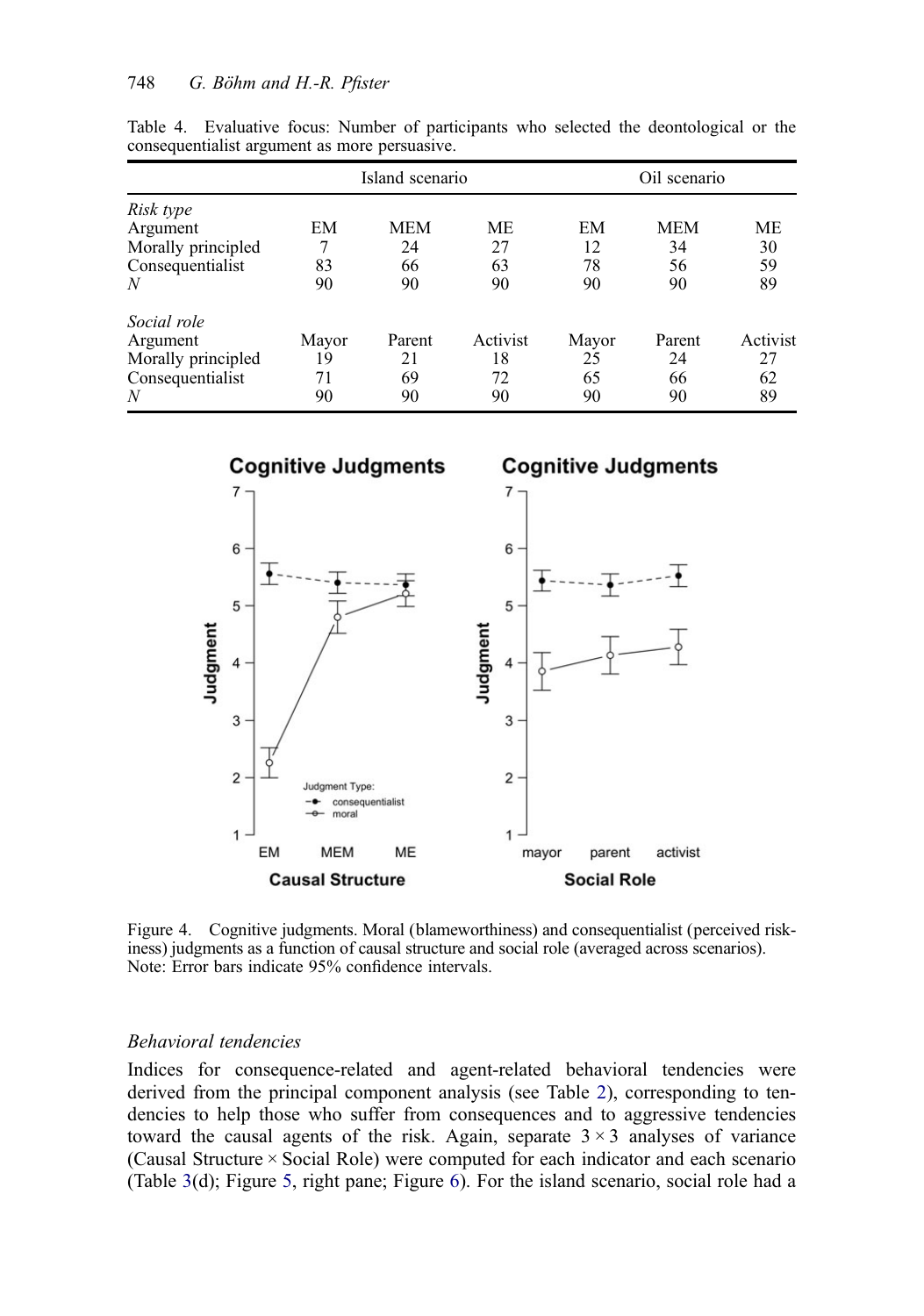<span id="page-19-0"></span>

Figure 5. Emotional reactions (left) and behavioral tendencies (right) as a function of causal structure (averaged across scenarios).

Note: Error bars indicate 95% confidence intervals.



Figure 6. Behavioral tendencies as a function of social role. Note: Error bars indicate 95% confidence intervals.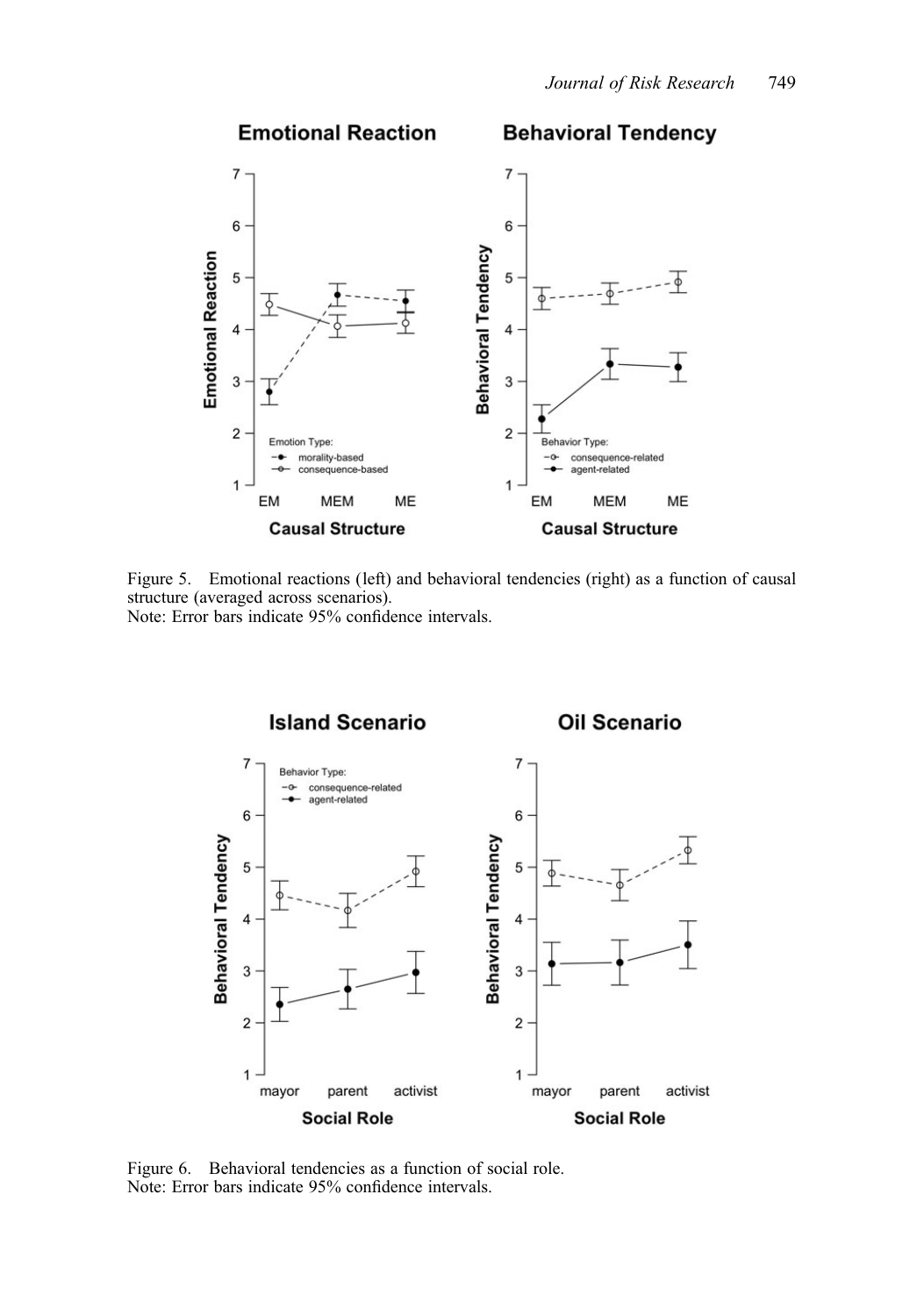<span id="page-20-0"></span>marginal effect on agent-related and a significant effect on consequence-related behaviors; causal structure significantly affected agent-related behaviors. For the oil scenario, significant effects were found for causal structure on agent-related behavior and for social role on consequence-related behavior (Table  $3(d)$  $3(d)$ ). Specifically, participants experienced a stronger tendency to perform agent-related behaviors (aggression) when reading a scenario about an anthropogenic risk (MEM, ME) than when confronted with a risk brought about by a natural cause (EM) (Figure [5,](#page-19-0) right pane). In general, behavioral tendencies increased from the EM to the MEM and ME causal structures (the means across scenarios and behavioral types were  $EM = 3.4$ ,  $MEM = 4.0, ME = 4.1$ ; also, there was an increase from the mayor and parent roles to the activist social role (the means across scenarios and behavioral types were mayor = 3.7, parent = 3.7, activist = 4.2) (Figure [6](#page-19-0)).

# Mediation analyses

The analyses of variance examined whether causal structure and social role individually affected each of the stages postulated in the dual process model. The assumptions of the model were actually more specific. Once the focus was directed toward either the consequences or the deontological aspects, the unfolding of a causal sequence of processes was assumed. Along the *consequentialist path*, the focus on negative consequences was expected to lead to judgments of riskiness, which were then expected to elicit various consequence-based emotions, which, in turn, were expected to trigger consequence-related behavioral tendencies such as a desire to help. Along the *deontological path*, the focus on violations of moral principles was postulated to lead to judgments of moral blame, which elicit morality-based emotions, which finally trigger a tendency to engage in agent-related behaviors such as aggressive acts. As explained in the introductory section, we did not expect that people would focus exclusively on either one of the paths; only a relative dominance of one focus over the other was expected.

|                            |        | Island scenario         |                  |      | Oil scenario                                                 |           |
|----------------------------|--------|-------------------------|------------------|------|--------------------------------------------------------------|-----------|
|                            | Effect | CI(95%)                 | Sig. Test Effect |      | CI(95%)                                                      | Sig. Test |
| Consequentialist path      |        |                         |                  |      |                                                              |           |
| Indirect (mediated) effect | .186   | [.101, .284]            | p < .001         | .202 | [.118, .300]                                                 | p < .001  |
| Partial direct effect      | .465   | [.320, .609] $p < .001$ |                  | .338 | [.168, .507] $p < .001$                                      |           |
| N                          | 266    |                         |                  | 265  |                                                              |           |
| Deontological path         |        |                         |                  |      |                                                              |           |
| Indirect (mediated) effect | .197   | [.119, .287]            | $p < .001$ .205  |      | [.113, .307]                                                 | p < .001  |
| Partial direct effect      | .049   |                         |                  |      | $[-.086, .181]$ $p = .424 - .049$ $[-.189, .091]$ $p = .490$ |           |
| N                          | 260    |                         |                  | 258  |                                                              |           |

Table 5. Mediation analyses testing the consequentialist and the deontological paths.

Notes: (a) In each analysis, one of the two argument ratings (a focus on consequences or on violation of rights, respectively) served as the independent variable, one of the emotion indices (consequence-based emotions or morality-based emotions, respectively) served as the mediator, and one of the behavioral tendency indices (consequence-related behaviors/help or agent-related behaviors/aggression, respectively) served as the outcome variable. (b) The Sobel test (Sobel [1982\)](#page-27-0) was used to test the significance of the mediated effect; the t-test from the multiple regression model was used to test the significance of the direct effect. Mediation analysis according to Baron and Kenny ([1986\)](#page-25-0) as well as the causal mediation framework according to Tingley et al. [\(2014](#page-28-0)) and the SEM-based approach (Rosseel [2012\)](#page-27-0) were used to estimate the effects; all approaches yielded virtually identical results.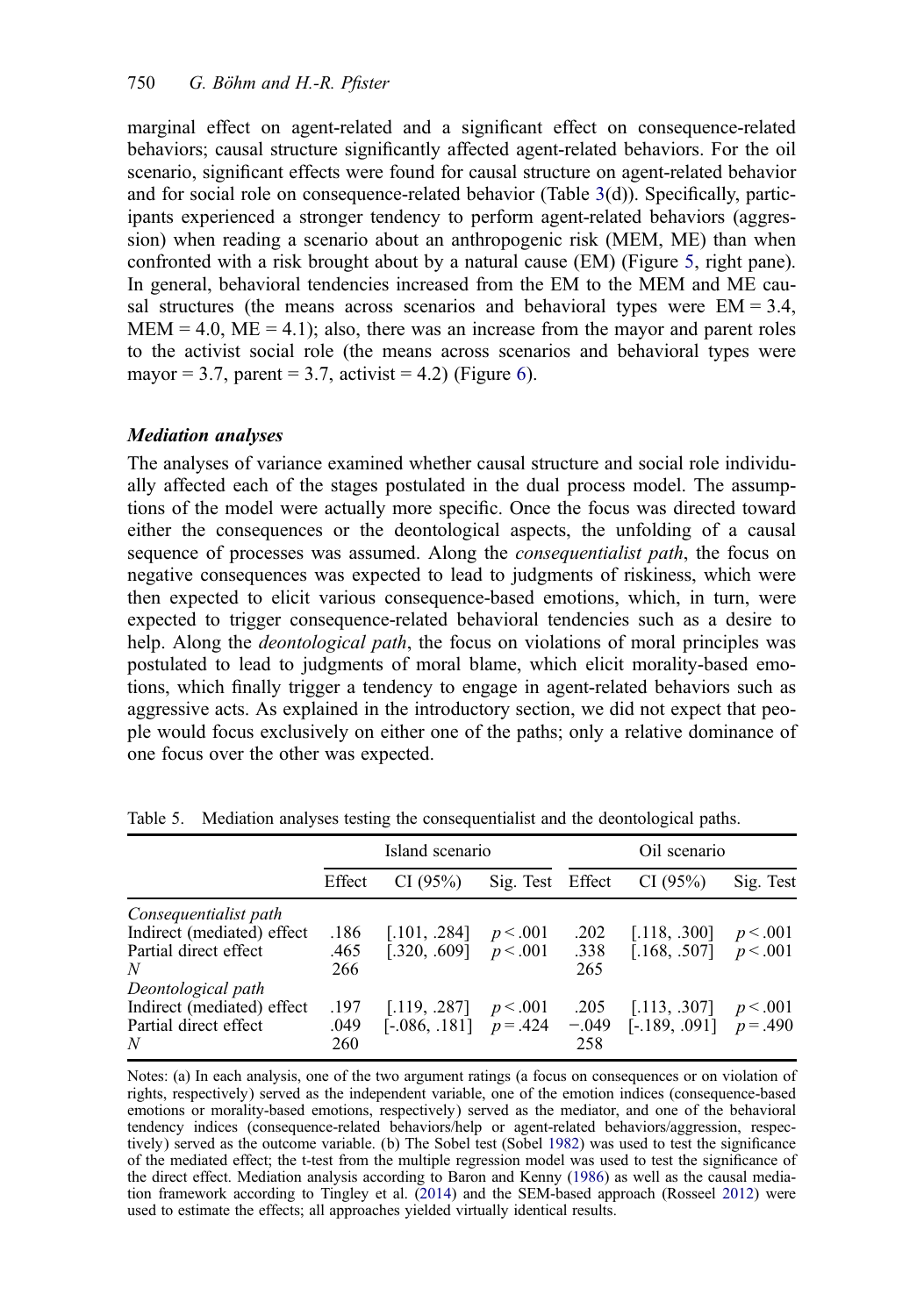These cause-effect sequences could not be strictly tested with our data because we did not experimentally manipulate the intervening variables. What we could test with a mediation analysis was whether the regressive structure was compatible with a mediating causal structure (Baron and Kenny [1986;](#page-25-0) MacKinnon [2008](#page-27-0)). We specifically focused on the pivotal role of emotions as mediators between an evaluative focus and behavioral tendencies (Böhm [2003;](#page-25-0) Böhm and Pfister [2008](#page-26-0)). We examined each path separately: when considering the consequentialist path, we tested whether a stronger evaluative focus on negative consequences would lead to more intense consequence-based emotions and whether these in turn would trigger more pronounced tendencies to help; considering the deontological path, we tested whether a stronger focus on violations of moral rights would lead to more intense morality-based emotions and whether these would mediate the occurrence of more pronounced tendencies to behave aggressively. As measures in these analyses, we used the respective argument ratings as indicators of an evaluative focus plus the corresponding emotion indices (see Table [1\)](#page-10-0) and behavioral indices (see Table [2\)](#page-11-0).

Table [5](#page-20-0) shows the results of the mediation analyses, separately for the island and the oil scenarios. The mediated effect represents the effect of a focus on behavior via the mediating role of emotions; the partial direct effect represents the effect of a focus on behavior, controlling for the mediated effect of emotions. The total effect was computed as the sum of the mediated and direct effects. With respect to the consequentialist path, we found that the mediated and direct effects were significant for the island as well as for the oil scenario. For both scenarios, the mediated effect was substantially smaller than the direct effect, suggesting that emotions do play a mediating role but are not strictly necessary for eliciting helping behavior.

With respect to the deontological path, we found a significant mediated effect of moral emotions for both the island and oil scenarios; the direct effect was nonsignificant for both scenarios. This suggests that, unlike the consequentialist path, for the deontological path, the experience of morality-based emotions was necessary to elicit the relevant behaviors; the mere focus on moral violations per se did not directly lead to agent-related behaviors unless it elicited corresponding moralitybased emotions.

## **Discussion**

Our results clearly support the distinction between consequentialist and deontological modes of information processing in environmental risk evaluations. We identified two types of emotional reactions as well as two types of behavioral tendencies that corresponded with this distinction. The distinction between consequence-based and morality-based emotions has been replicated in several studies now (Böhm [2003](#page-25-0); Böhm and Pfister [2000, 2005](#page-26-0); Hendrickx and Nicolaij [2004](#page-26-0)) as has the distinction between consequence-related and agent-related behaviors (Böhm and Pfister [2000,](#page-26-0) [2005\)](#page-26-0). We found that consequentialist and deontological processing were influenced by features of the risk such as its causal structure and by the situational context such as the social role of the evaluator. A risk's causal structure was found to be a particularly influential factor. This again replicates the results of earlier studies (Böhm and Pfister [2000, 2005](#page-26-0)) and demonstrates that morality is an important aspect that people consider when evaluating risks (Ericson and Doyle [2003;](#page-26-0) Sjöberg [2000](#page-27-0)) and that moral considerations differ from consequentialist evaluations such as risk evaluations.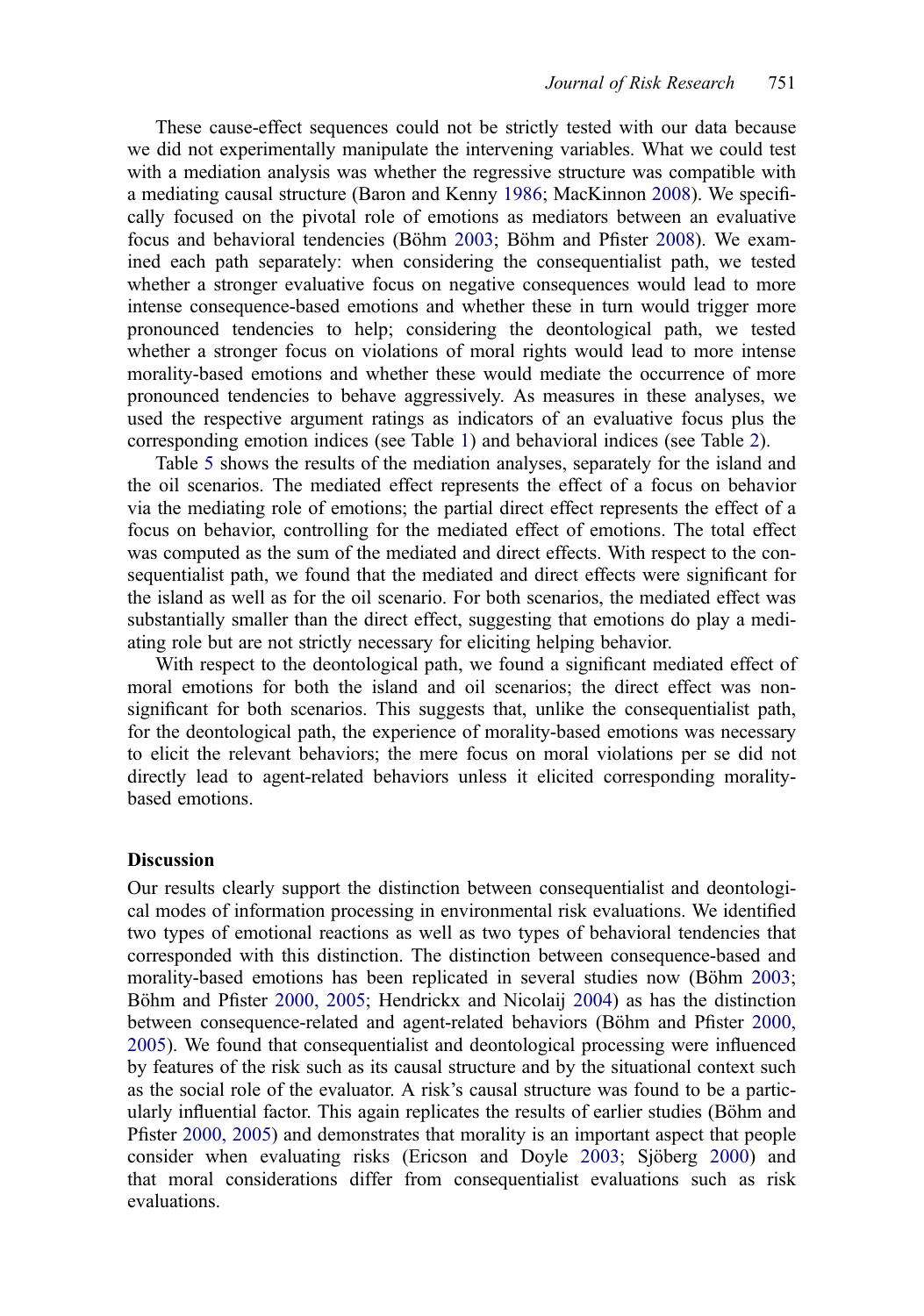Consequentialist evaluations turned out to be generally very strong and mostly unaffected by the risk's causal structure or by the perceiver's social role. The same result was reported by Böhm and Pfister [\(2005](#page-26-0)) who used similar materials. It is possible that we did not find any effects on consequentialist evaluations because the two core events that we chose for the scenarios (i.e. oil pollution of the sea and the wearing away of an island's coastal rocks) were perceived to be of such high risk that there was no room for our experimental manipulations to affect consequentialist evaluations. Future research is needed to determine whether lower risk events produce different results. The presence of a ceiling effect was supported by the fact that the means of the consequentialist evaluations were generally in the upper ranges of the rating scales (Figure [4](#page-18-0)).

Most of the effects of causal structure concerned deontological evaluations (Table [3](#page-17-0)), which were more pronounced for anthropogenic risks than for risks caused by natural processes. Anthropogenic risks were evaluated as more morally blameworthy, aroused more intense morality-based emotions such as outrage, and triggered stronger tendencies to engage in agent-related behaviors such as aggression than natural risks.

The distinction between anthropogenic and natural causation seems to be a fundamental point that was already made in early risk perception research (e.g. Slovic, Kunreuther, and White [1974](#page-27-0)). A number of studies have shown that people perceive and react to anthropogenic vs. naturally caused risk events in very different ways and that this difference can be seen on the level of cognitive judgments, emotional reactions, and behaviors. For example, the same loss (e.g. loss of a herd of elks) is perceived to be more serious when it is caused by humans than by nature (Brown et al. [2005\)](#page-26-0); technological (i.e. human-caused) disasters lead to more chronic stress reactions than natural disasters (Baum, Fleming, and Davidson [1983](#page-25-0)); and the strength with which people believe that humans are the cause of climate change predicts their level of support for public action (van der Linden et al. [2015\)](#page-27-0). Our model extends the understanding of the difference between anthropogenic and natural risks by explicating the different psychological processes that are triggered by these two types of risks. Anthropogenic causation allows for the ascription of responsibility, which focuses anger reactions and affects behavioral intentions (Nerb and Spada [2001\)](#page-27-0). Anthropogenic causation adds a moral component to the evaluative process that is absent for natural risks. This moral component changes the evaluator's evaluative mode by directing attention toward the involved actors and their actions and to the question of whether their behavior is morally adequate. The mediation analyses suggest that morality-based emotions serve as essential mediators in the transition from moral judgments to corresponding behaviors. The type of emotion that is aroused in this process plays a pivotal role in shaping behavioral reactions, which we will discuss in more detail below.

We found fewer effects of the evaluator's social role. The roles differed in the hypothesized direction with respect to the importance that the people who took on these roles ascribed to a deontological argument when asked to form an opinion about the risk event. There was a tendency, also in the hypothesized direction, of the people in the various social roles to differ in how morally blameworthy they considered the event. Social role weakly affected agent-related (aggression) and had a strong effect on consequence-related (help) behavioral tendencies (Figure [6](#page-19-0)).

In general, the role induction via instructions may have been weaker for social role than for causal structure; it may have been difficult for students to relate to the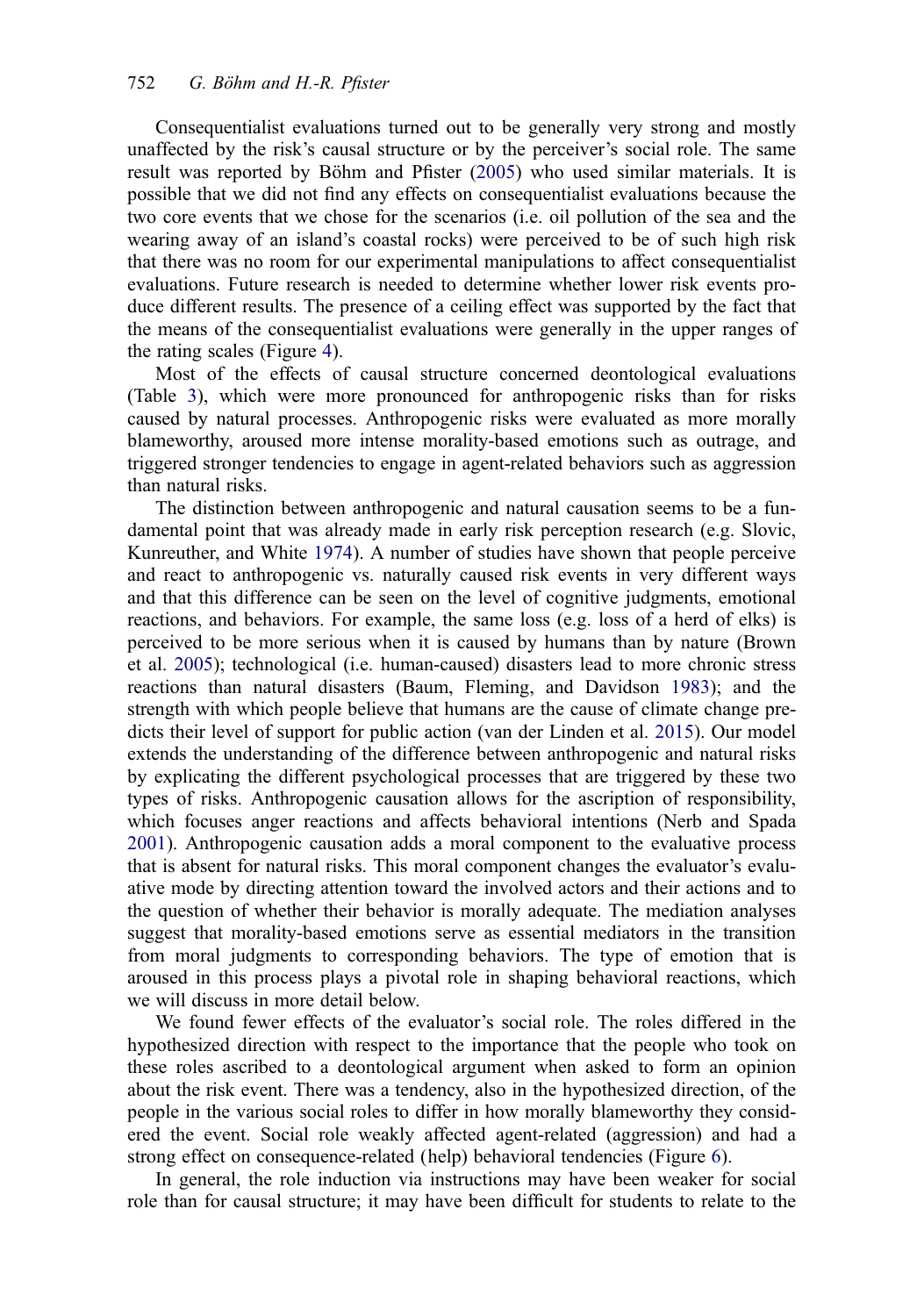role of a mayor or a parent, maybe more so than to the role of an environmental activist. A next step in future research might be to study people who are in these roles in their real lives – at the expense of giving up the experimental control that comes with inducing the roles rather than observing them.

The patterns of consequentialist and deontological evaluations that we found have important implications for our understanding of the evaluative process. Because the judgment of moral blameworthiness of the risk event was affected by the risk's cause but not by its consequences, this indicates that the common sense concept of morality is deontological rather than consequentialist (Baron and Spranca [1997;](#page-25-0) Bartels and Medin [2007](#page-25-0)).

Consequentialist evaluations and deontological evaluations are not antagonistic. We conceive of them as dual processes, but that does not mean that one precludes the other or that people focus strictly on either consequences or morality but not on both. Our results suggest that a consequentialist evaluation always takes place when people are faced with a risk event. It may well be the case that a certain amount of risk is a prerequisite for moral evaluations. If nothing serious can happen, there may be no ground for moral considerations. For strong moral evaluations to take place, additional conditions besides serious potential consequences then have to be met, for example, human causation in the case of environmental risk events. Conceptualizing one of the dual processes as the default and as the prevalent one and the other as intervening under certain conditions is similar to the dual system theories that have been proposed with respect to automatic and deliberative processing (Kahneman [2011](#page-26-0)).

Our model assigns a pivotal role to emotions in risk evaluations. Many other approaches that discuss the role of emotions in judgment and decision-making focus merely on general positive or negative affect (e.g. Peters et al. [2006](#page-27-0)). Our results support approaches that emphasize the importance of specific emotions such as fear or anger (Lerner and Keltner [2000, 2001\)](#page-26-0) and suggest that the cognitive basis of specific emotions and thus their semantics is crucial in that different specific emotions that share the same valence (e.g. fear and outrage) have different behavioral consequences. This is in line with the basic assumptions of appraisal theories of emotion (Frijda [2006](#page-26-0); Ortony, Clore, and Collins [1988\)](#page-27-0) according to which specific emotions are aroused by specific cognitive appraisals and trigger specific behavioral tendencies. We applied this general framework to the domain of risk evaluations and specified which appraisal processes, specific emotions, and types of behavioral tendencies were relevant in the domain of environmental risks. We showed that help is associated with consequence-related emotions (e.g. fear), which in turn are associated with consequentialist judgments. Aggression, by contrast, was related to morality-based emotions (e.g. outrage) that result from moral judgments.

Different specific emotions have been shown to have different functions in guiding decisions and behavior (Pfister and Böhm [2008;](#page-27-0) Zeelenberg et al. [2008](#page-28-0)). Studying specific emotions will help improve our understanding of risk evaluations because specific emotions allow us to specify the motivational processes that link risk perception and risk behavior. Our results suggest that this link is particularly strong for morality-based emotions and associated behaviors. Hence, emotions may be a key to effective risk communication because emotions are necessary for decision-making. This may be particularly true when considering moral decisions, for example, about environmental risks such as climate change, where the public tends to be disengaged (Roeser [2012\)](#page-27-0). This general lack of engagement in the climate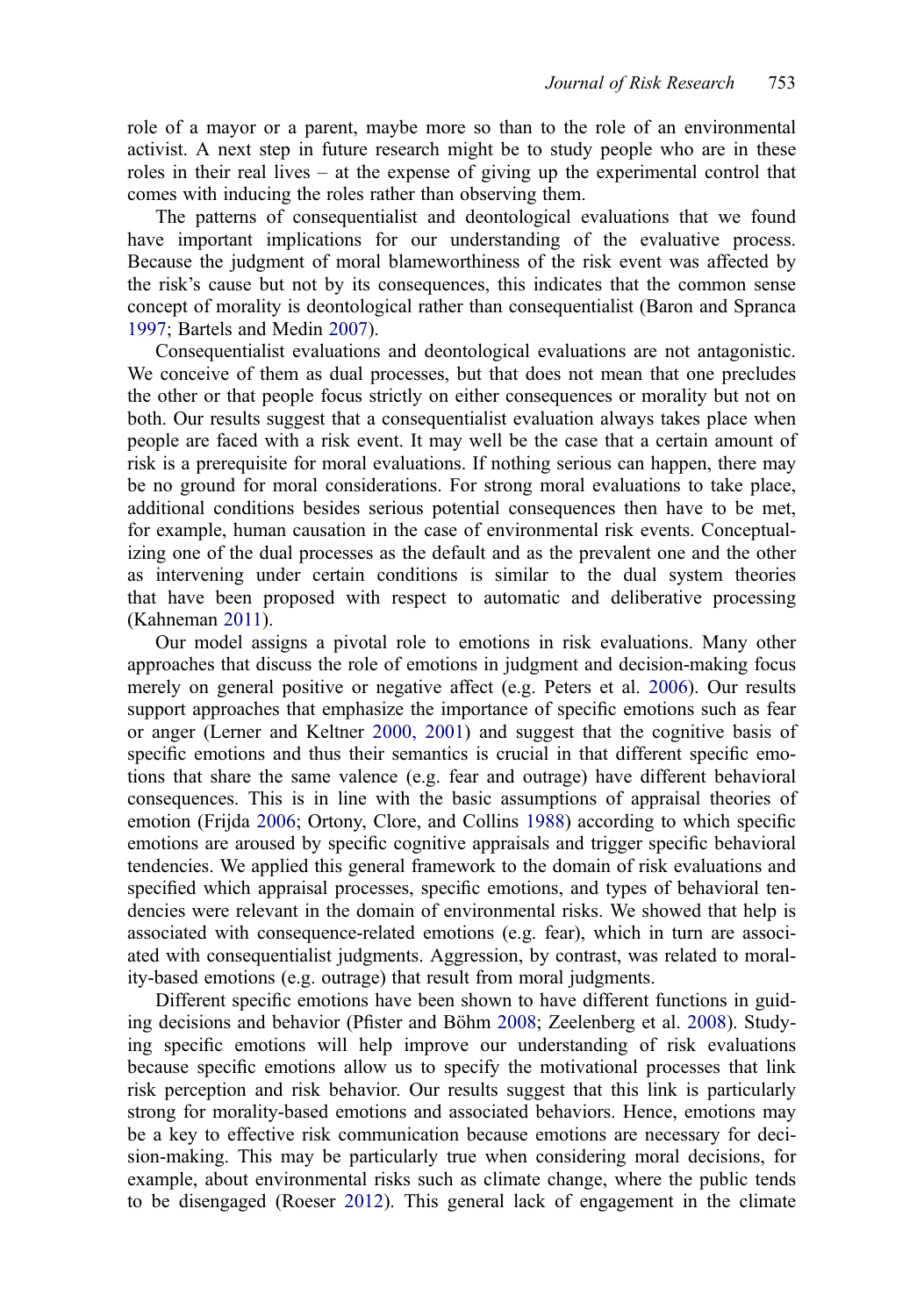change issue has been attributed to a lack of emotional involvement (Weber [2006](#page-28-0)). Messages that foster emotional involvement may thus be particularly promising in risk communication efforts.

Our results showed that consequentialist evaluations are generally quite strong compared with deontological evaluations. This suggests that people may be especially susceptible to messages that emphasize negative future consequences and consequence-based emotions (e.g. fear, sadness) in accordance with prospect theory's notion of loss aversion (Kahneman and Tversky [1979](#page-26-0)). A recent study indeed showed that drawing attention to future environmental damage and asking people to anticipate the emotions that they would experience if they were to live in this future was the most effective strategy for promoting pro-environmental behavioral intentions (Böhm and Pfister [2015a\)](#page-26-0). On the other hand, thinking about a distant future will likely lead to discounting processes and highly abstract construals (Frederick, Loewenstein, and O'Donoghue [2003;](#page-26-0) Liberman and Trope [2014\)](#page-27-0), counteracting the motivation to act and fostering procrastination. Hence, messages that focus on proximate consequences are likely to be more effective than messages that focus on future consequences that are too distant (but see Pahl et al. [2014](#page-27-0), for a discussion of the complex interplay between time, construal, and psychological distance).

We are reluctant to recommend emphasizing negative consequence-based emotions too much because other research has shown that dire messages about the future have the potential to backfire (Feinberg and Willer [2011\)](#page-26-0); similarly, Ruiter et al. [\(2014](#page-27-0)) reported meta-analytic evidence that fear appeals might lead to defensive responses rather than self-protective actions. A better alternative may be to focus on positive emotions (Stern [2012](#page-27-0)). We have not discussed positive emotions in this article so far, but they can be easily incorporated into the model that we presented. Positive consequence-based emotions result from anticipating or experiencing either positive consequences or the non-occurrence of negative consequences (e.g. happiness, relief, and hope). Positive consequence-based emotions can be expected to motivate prosocial behaviors that are aimed at producing positive or preventing negative consequences (Telle and Pfister [2015\)](#page-27-0). A recent study by Smith and Leiserowitz [\(2014](#page-27-0)) also pointed in this direction by showing that hope was strongly associated with support for climate change policies.

According to the results of our study, deontological messages that foster morality-based emotions should most easily resonate with an audience when the anthropogenic origin of the risk is emphasized and an agent who can be ascribed responsibility is specified (Böhm and Pfister [2000\)](#page-26-0). The scenarios that we used in this study portrayed protagonists other than the study participants so that the relevant emotions and behaviors implied blame assignment to others. Moral outrage and aggression are quite destructive reactions, though. A more constructive communication strategy would be to emphasize the causal role and moral responsibility of the self. This arouses self-directed morality-based emotions such as guilt or regret (Böhm [2003\)](#page-25-0) and should trigger behaviors such as repair, restoration, or redemption. For environmental behaviors, the relationship between guilt and repair was recently documented by Harth, Leach, and Kessler ([2013\)](#page-26-0). Again, a promising strategy may be to focus on positive emotions. Positive morality-based emotions (e.g. moral satisfaction and pride) result from the perception that one has lived up to a moral standard or has acted in a morally responsible way, for example, by having done a good deed. Positive morality-based emotions can be expected to give rise to more morally desirable behaviors that serve to maintain a positive self-image. A natural extension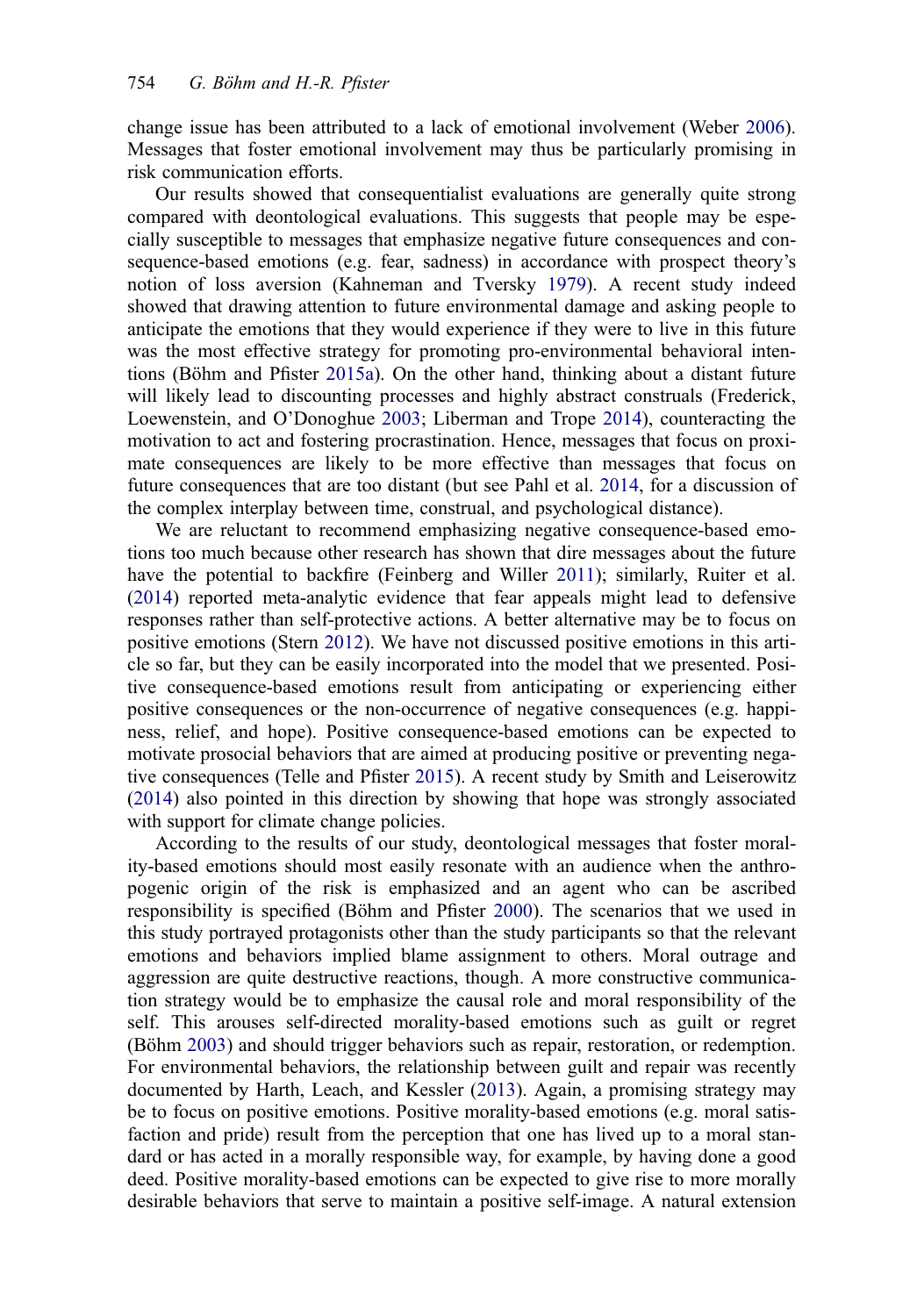<span id="page-25-0"></span>of our model may be to include pleasant emotions and enjoyable behaviors and might possibly reflect the light side of risk perception.

## Acknowledgments

We wish to thank Marcus Ladineo and Dorothee Körner for their help in conducting the experiment.

## Disclosure statement

No potential conflict of interest was reported by the authors.

### Funding

This work was supported by the German Research Council (DFG) [grant number He 1449/2-2].

### **Notes**

- 1. In addition, we measured a number of other aspects of risk evaluation (e.g. the perceived severity of potential consequences). These other ratings produced the same results as the reported one, as did an aggregate index of all of these ratings. For the sake of brevity, we report only this rating.
- 2. See Note 1.
- 3. See Note 1.
- 4. Note that before answering the items on perceived risk for humans, participants were asked whether the presented scenario could have any harmful consequences for humans at all. For those participants who answered 'no' to this question, perceived risk for humans was set to zero. Likewise, the rating of perceived risk for nature was preceded by the question of whether any harmful consequences for nature could occur at all, and perceived risk for nature was set to zero for participants who responded 'no.' Excluding these participants from the analyses rather than setting their perceived risk to zero (perceived risk for humans: 60 participants for the island scenario, 8 for the oil scenario; perceived risk for nature: 27 participants for the island scenario, 1 for the oil scenario) did not substantially change our results or conclusions.

# **ORCID**

Gisela Böhm  $\bullet$  <http://orcid.org/0000-0002-5324-6990>

### References

- Anderson, J. R. 1983. The Architecture of Cognition. Cambridge, MA: Harvard University Press.
- Baron, R. M., and D. A. Kenny. 1986. "The Moderator–Mediator Variable Distinction in Social Psychological Research: Conceptual, Strategic, and Statistical Considerations." Journal of Personality and Social Psychology 51: 1173–1182.
- Baron, J., and M. Spranca. 1997. "Protected Values." Organizational Behavior & Human Decision Processes 70 (1): 1–16.
- Bartels, D. M., and D. L. Medin. 2007. "Are Morally Motivated Decision Makers Insensitive to the Consequences of Their Choices?" Psychological Science 18 (1): 24–28.
- Baum, A., R. Fleming, and L. M. Davidson. 1983. "Natural Disaster and Technological Catastrophe." Environment and Behavior 15 (3): 333–354.
- Böhm, G. 2003. "Emotional Reactions to Environmental Risks: Consequentialist versus Ethical Evaluation." Journal of Environmental Psychology 23 (2): 199–212. doi:[10.1016/](http://dx.doi.org/10.1016/S0272-4944(02)00114-7) [S0272-4944\(02\)00114-7.](http://dx.doi.org/10.1016/S0272-4944(02)00114-7)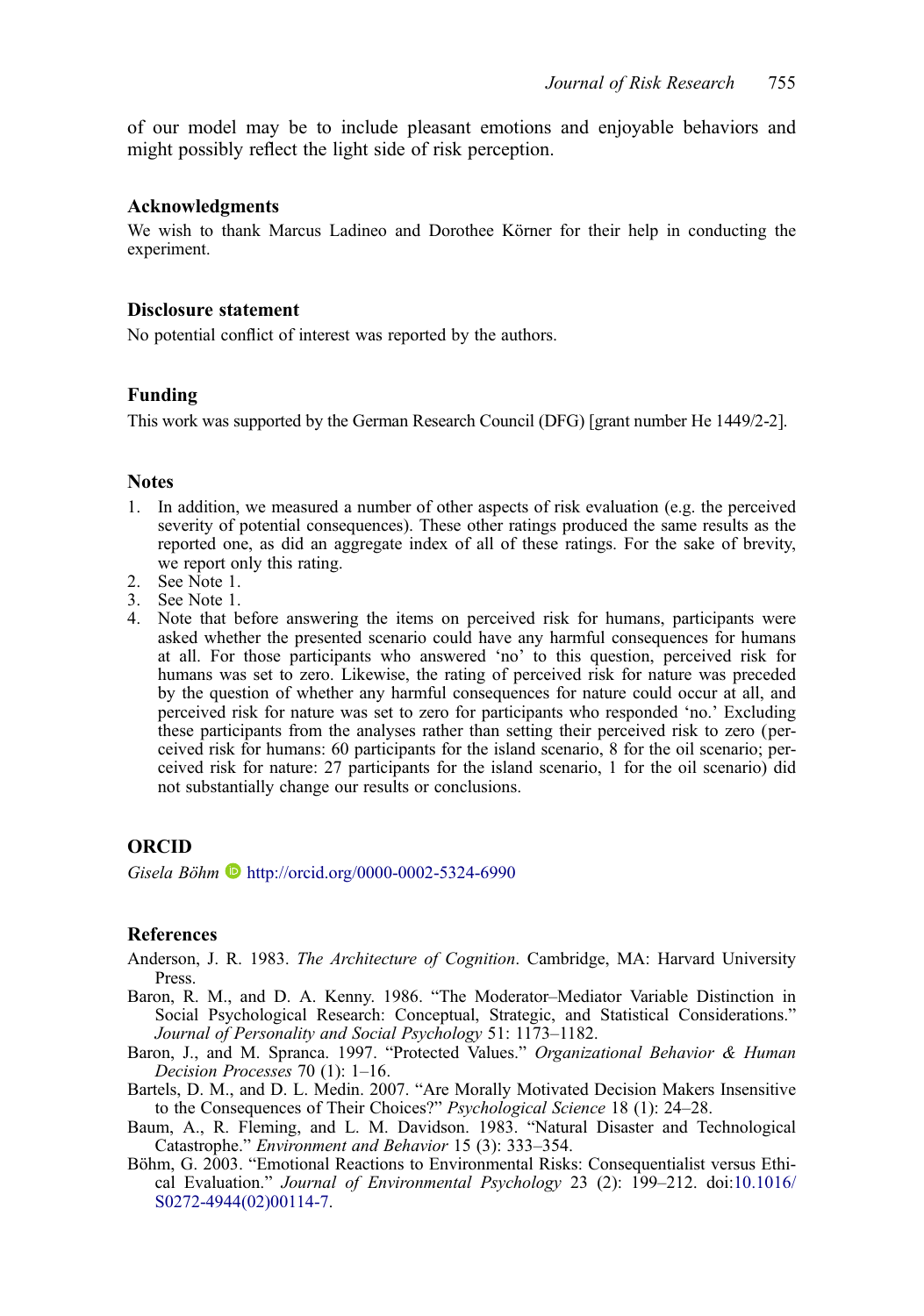- <span id="page-26-0"></span>Böhm, G., and H.-R. Pfister. 2000. "Action Tendencies and Characteristics of Environmental Risks." Acta Psychologica 104 (3): 317–337. doi:[10.1016/S0001-6918\(00\)00035-4.](http://dx.doi.org/10.1016/S0001-6918(00)00035-4)
- Böhm, G., and H.-R. Pfister. 2005. "Consequences, Morality, and Time in Environmental Risk Evaluation." Journal of Risk Research 8 (6): 461–479. doi:[10.1080/](http://dx.doi.org/10.1080/13669870500064143) [13669870500064143](http://dx.doi.org/10.1080/13669870500064143).
- Böhm, G., and H.-R. Pfister. 2008. "Anticipated and Experienced Emotions in Environmental Risk Perception." Judgment and Decision Making 3 (1): 73–86.
- Böhm, G., and H.-R. Pfister. 2015a. "Foco Atencional Y Emociones Anticipadas En Vista De Riesgos Ambientales Futuros: ¿Debería Ir En Tren O En Mi Coche?" [Attentional Focus and Anticipated Emotions in the Face of Future Environmental Risks: Should I Take the Train or Drive My Car?] *Psyecology: Bilingual Journal of Environmental Psy*chology 6 (1): 35–72. doi:[10.1080/21711976.2014.1002204](http://dx.doi.org/10.1080/21711976.2014.1002204).
- Böhm, G., and H.-R. Pfister. 2015b. "How People Explain Their Own and Others' Behavior: A Theory of Lay Causal Explanations." Frontiers in Psychology 6: 139. doi[:10.3389/fp](http://dx.doi.org/10.3389/fpsyg.2015.00139)[syg.2015.00139](http://dx.doi.org/10.3389/fpsyg.2015.00139).
- Böhm, G., and C. Tanner. 2013. "Risk Perception." In Environmental Psychology: An Introduction, edited by Linda Steg, Agnes E. van den Berg, and J. I. M. de Groot, 15–26. New York: Wiley-Blackwell.
- Brown, T. C., G. L. Peterson, R. Marc Brodersen, V. Ford, and P. A. Bell. 2005. "The Judged Seriousness of an Environmental Loss is a Matter of What Caused It." Journal of Environmental Psychology 25 (1): 13–21. doi[:10.1016/j.jenvp.2004.12.005.](http://dx.doi.org/10.1016/j.jenvp.2004.12.005)
- Cipriani, G. P., D. Lubian, and A. Zago. 2009. "Natural Born Economists?" Journal of Economic Psychology 30 (3): 455–468. doi[:10.1016/j.joep.2008.10.001](http://dx.doi.org/10.1016/j.joep.2008.10.001).
- Ericson, R. V., and A. Doyle, eds. 2003. Risk and Morality. Toronto: University of Toronto Press.
- Feinberg, M., and R. Willer. 2011. "Apocalypse Soon? Dire Messages Reduce Belief in Global Warming by Contradicting Just-World Beliefs." Psychological Science 22 (1): 34–38. doi[:10.1177/0956797610391911.](http://dx.doi.org/10.1177/0956797610391911)
- Feinberg, M., and R. Willer. 2013. "The Moral Roots of Environmental Attitudes." Psychological Science 24 (1): 56–62. doi:[10.1177/0956797612449177.](http://dx.doi.org/10.1177/0956797612449177)
- Frederick, S., G. Loewenstein, and T. O'Donoghue. 2003. "Time Discounting and Time Preference: A Critical Review." In Time and Decision: Economic and Psychological Perspectives on Intertemporal Choice, edited by George Loewenstein, Daniel Read, and R. Baumeister, 13–86. New York: Russell Sage Foundation.
- Frijda, N. H. 2006. The Laws of Emotion. Mahwah, NJ: Erlbaum.
- Harth, N. S., C. W. Leach, and T. Kessler. 2013. "Guilt, Anger, and Pride about in-Group Environmental Behaviour: Different Emotions Predict Distinct Intentions." Journal of Environmental Psychology 34: 18–26. doi[:10.1016/j.jenvp.2012.12.005](http://dx.doi.org/10.1016/j.jenvp.2012.12.005).
- Hendrickx, L., and S. Nicolaij. 2004. "Temporal Discounting and Environmental Risks: The Role of Ethical and Loss-Related Concerns." Journal of Environmental Psychology 24 (4): 409–422.
- Kahneman, D. 2011. Thinking, Fast and Slow. London: Penguin.
- Kahneman, D., and A. Tversky. 1979. "Prospect Theory: An Analysis of Decision under Risk." Econometrica 47: 263–291.
- Kirchgässner, G. 2005. "(Why) Are Economists Different?" European Journal of Political Economy 21 (3): 543–562. doi[:10.1016/j.ejpoleco.2005.05.003.](http://dx.doi.org/10.1016/j.ejpoleco.2005.05.003)
- Klein, G. A. 1993. "A Recognition-Primed Decision (Rpd) Model of Rapid Decision Making." In Decision Making in Action: Models and Methods, edited by J. Orasanu, G. A. Klein, R. Calderwood, and C. E. Zsambok, 138-147. Norwood, NJ: Ablex.
- Knobe, J. 2007. "Reason Explanation in Folk Psychology." Midwest Studies in Philosophy 31: 90–106. doi:[10.1111/j.1475-4975.2007.00146.x](http://dx.doi.org/10.1111/j.1475-4975.2007.00146.x).
- Krantz, D. H., and H. C. Kunreuther. 2007. "Goals and Plans in Decision Making." Judgment and Decision Making 2: 137–168.
- Lerner, J. S., and D. Keltner. 2000. "Beyond Valence: Toward a Model of Emotion-Specific Influences on Judgement and Choice." Cognition and Emotion 14 (4): 473–493.
- Lerner, J. S., and D. Keltner. 2001. "Fear, Anger, and Risk." Journal of Personality and Social Psychology 81 (1): 146–159.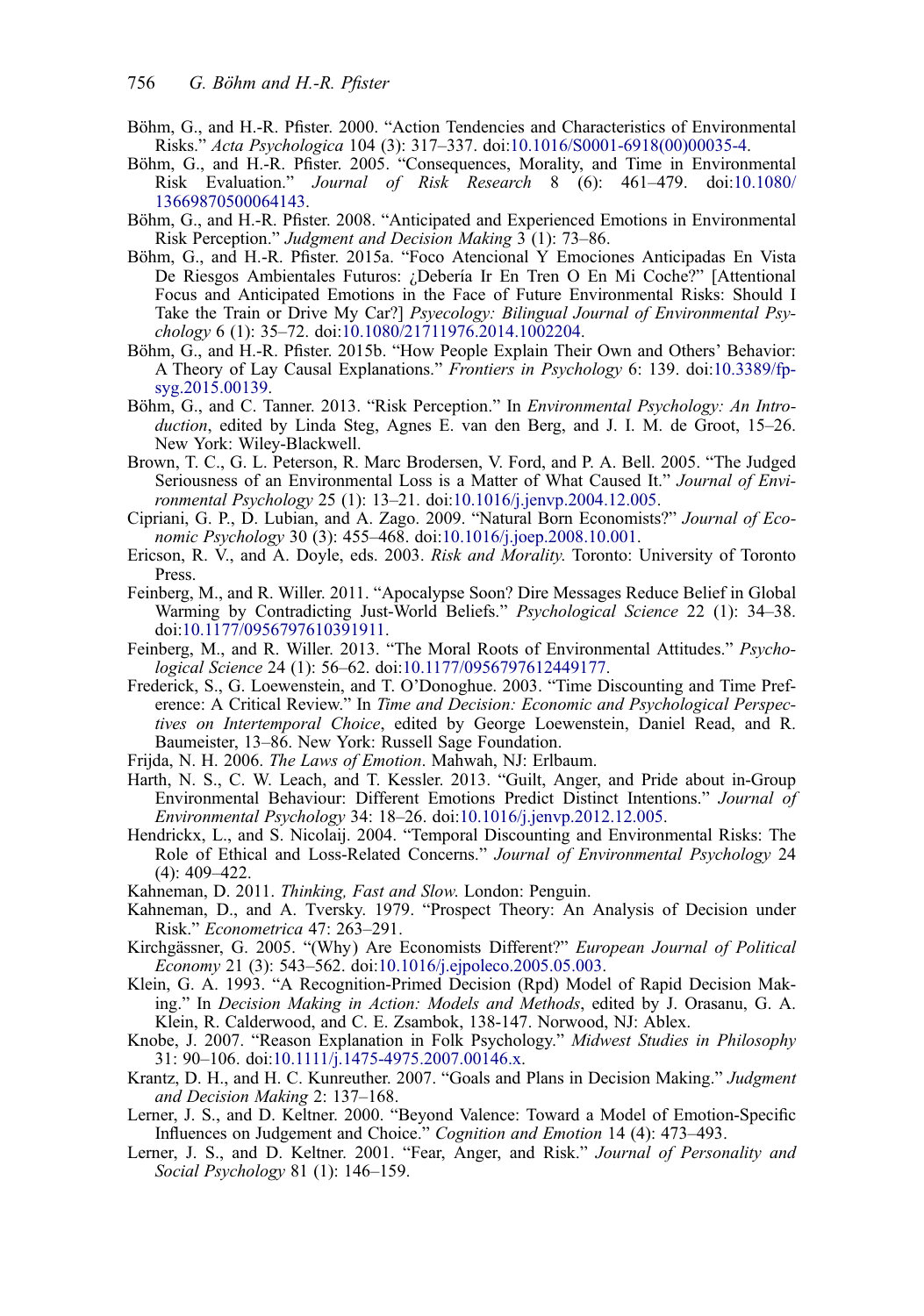- <span id="page-27-0"></span>Liberman, N., and Y. Trope. 2014. "Traversing Psychological Distance." Trends in Cognitive Sciences 18 (7): 364–369. doi[:10.1016/j.tics.2014.03.001](http://dx.doi.org/10.1016/j.tics.2014.03.001).
- van der Linden, S. L., A. A. Leiserowitz, G. D. Feinberg, and E. W. Maibach. 2015. "The Scientific Consensus on Climate Change as a Gateway Belief: Experimental Evidence." PLoS ONE 10 (2): 1–8. doi[:10.1371/journal.pone.0118489.](http://dx.doi.org/10.1371/journal.pone.0118489)
- Loewenstein, G., and J. S. Lerner. 2003. "The Role of Affect in Decision Making." In Handbook of Affective Science, edited by Richard J. Davidson, H. Hill Goldsmith, and Klaus R. Scherer, 619–642. Oxford, UK: Oxford University Press.
- Loewenstein, G. F., E. U. Weber, C. K. Hsee, and N. Welch. 2001. "Risk as Feelings." Psychological Bulletin 127 (2): 267–286. doi:[10.1037/0033-2909.127.2.267](http://dx.doi.org/10.1037/0033-2909.127.2.267).
- MacKinnon, D. P. 2008. Introduction to Statistical Mediation Analysis. New York: Erlbaum.
- McDaniels, T., L. J. Axelrod, and P. Slovic. 1995. "Characterizing Perception of Ecological Risk." Risk Analysis 15 (5): 575–588. doi[:10.1111/j.1539-6924.1995.tb00754.x](http://dx.doi.org/10.1111/j.1539-6924.1995.tb00754.x).
- Nerb, J., and H. Spada. 2001. "Evaluation of Environmental Problems: A Coherence Model of Cognition and Emotion." Cognition and Emotion 15 (4): 521–551. doi:[10.1080/](http://dx.doi.org/10.1080/02699930126254) [02699930126254.](http://dx.doi.org/10.1080/02699930126254)
- Ortony, A., G. L. Clore, and A. Collins. 1988. The Cognitive Structure of Emotions. Cambridge, MA: Cambridge University Press.
- Pahl, S., S. Sheppard, C. Boomsma, and C. Groves. 2014. "Perceptions of Time in Relation to Climate Change." Wiley Interdisciplinary Reviews: Climate Change 5 (3): 375–388. doi[:10.1002/wcc.272](http://dx.doi.org/10.1002/wcc.272).
- Peters, E., D. Västfjäll, T. Gärling, and P. Slovic. 2006. "Affect and Decision Making: A "Hot" Topic." Journal of Behavioral and Decision Making 19: 79–85. doi:[10.1002/](http://dx.doi.org/10.1002/bdm.528) [bdm.528](http://dx.doi.org/10.1002/bdm.528).
- Pfister, H.-R., and G. Böhm. 1992. "The Function of Concrete Emotions in Rational Decision Making." Acta Psychologica 80: 199–211.
- Pfister, H.-R., and G. Böhm. 2008. "The Multiplicity of Emotions: A Framework of Emotional Functions in Decision Making." Judgment and Decision Making 3 (1): 5–17.
- Roeser, S. 2010. "Intuitions, Emotions and Gut Reactions in Decisions about Risks: Towards a Different Interpretation of 'Neuroethics'." Journal of Risk Research 13 (2): 175–190. doi[:10.1080/13669870903126275](http://dx.doi.org/10.1080/13669870903126275).
- Roeser, S. 2012. "Risk Communication, Public Engagement, and Climate Change: A Role for Emotions." Risk Analysis 32 (6): 1033–1040. doi[:10.1111/j.1539-6924.2012.01812.x.](http://dx.doi.org/10.1111/j.1539-6924.2012.01812.x)
- Rosseel, Y. 2012. "Lavaan: An R Package for Structural Equation Modeling." Journal of Statistical Software 48 (2): 1–36. <http://www.jstatsoft.org/v48/i02/>.
- Ruiter, R. A. C., L. T. E. Kessels, G.-J. Y. Peters, and Gerjo Kok. 2014. "Sixty Years of Fear Appeal Research: Current State of the Evidence." International Journal of Psychology 49 (2): 62–70. doi[:10.1002/ijop.12042](http://dx.doi.org/10.1002/ijop.12042).
- Sjöberg, L. 2000. "Factors in Risk Perception." Risk Analysis 20 (1): 1–12. doi:[10.1111/](http://dx.doi.org/10.1111/0272-4332.00001) [0272-4332.00001.](http://dx.doi.org/10.1111/0272-4332.00001)
- Slovic, P., ed. 2010. The Feeling of Risk. New Perspectives on Risk Perception. London: Earthscan.
- Slovic, P., M. L. Finucane, E. Peters, and D. G. MacGregor. 2004. "Risk as Analysis and Risk as Feelings: Some Thoughts about Affect, Reason, Risk, and Rationality." Risk Analysis 24 (2): 311–322. doi[:10.1111/j.0272-4332.2004.00433.x](http://dx.doi.org/10.1111/j.0272-4332.2004.00433.x).
- Slovic, P., H. Kunreuther, and G. F. White. 1974. "Decision Processes, Rationality, and Adjustment to Natural Hazards." In Natural Hazards: Local, National, Global, edited by Gilbert F. White, 187–205. New York: Oxford University Press.
- Smith, N., and A. Leiserowitz. 2014. "The Role of Emotion in Global Warming Policy Support and Opposition." Risk Analysis 34 (5): 937–948. doi:[10.1111/risa.12140.](http://dx.doi.org/10.1111/risa.12140)
- Sobel, M. E. 1982. "Asymptotic Confidence Intervals for Indirect Effects in Structural Equation Models." Sociological Methodology 13: 290–312.
- Stern, P. C. 2012. "Fear and Hope in Climate Messages." Nature Climate Change 2: 572– 573.
- Tangney, J. P., J. Stuewig, and D. J. Mashek. 2007. "Moral Emotions and Moral Behavior." Annual Review of Psychology 58: 345–372.
- Telle, Nils-Torge, and H.-R. Pfister. 2015. "Positive Empathy and Prosocial Behavior: A Neglected Link." Emotion Review: 1–10. doi[:10.1177/1754073915586817](http://dx.doi.org/10.1177/1754073915586817).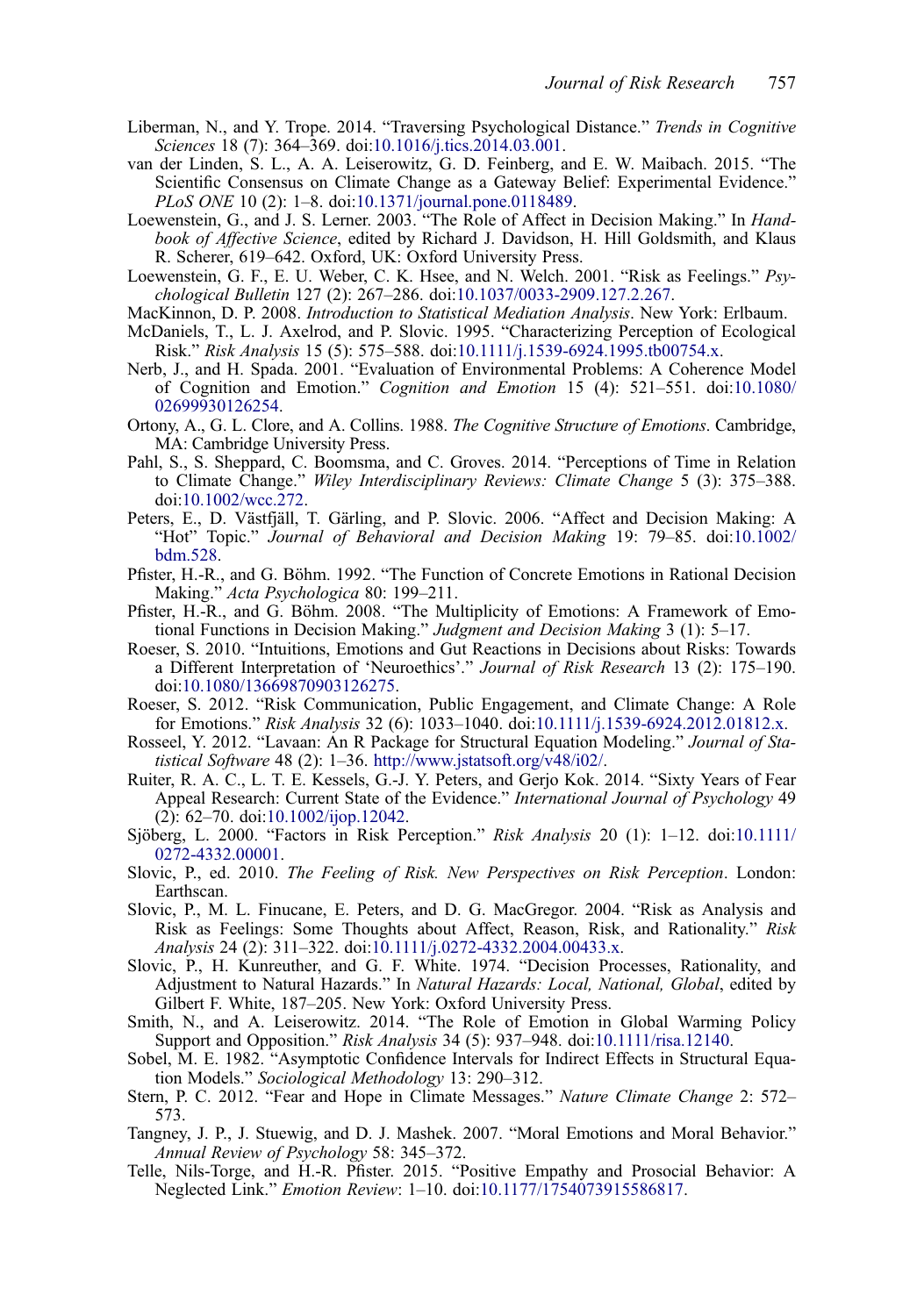- <span id="page-28-0"></span>Tingley, D., T. Yamamoto, K. Hirose, L. Keele, and K. Imai. 2014. "Mediation: R Package for Causal Mediation Analysis." Journal of Statistical Software 59 (5): 1–38. [www.jstat](http://www.jstatsoft.org) [soft.org.](http://www.jstatsoft.org)
- Weber, E. U. 2006. "Experience-Based and Description-Based Perceptions of Long-Term Risk: Why Global Warming Does Not Scare Us (Yet)." Climatic Change 77: 103–120. doi[:10.1007/s10584-006-9060-3.](http://dx.doi.org/10.1007/s10584-006-9060-3)
- Zeelenberg, M., R. M. A. Nelissen, S. M. Breugelmans, and R. Pieters. 2008. "On Emotion Specificity in Decision Making: Why Feeling is for Doing." Judgment and Decision Making 3: 18–27.

## Appendix 1.

#### Social role induction

Participants were asked to imagine that they were in one of three social roles. For each role, general goals and concerns associated with this role were described in order to induce a consequentialist focus for the mayor, a deontological focus for the environmental activist, and a blended focus for the expecting parent. The instructions read as follows (translated from German):

#### Mayor

Imagine that you are the mayor of a region where tourism is important. You make decisions about the allocation of financial resources and you issue decrees. The economic growth of the region for which you are responsible matters a great deal to you. You believe that environmental damage in your region would constitute a great economic loss.

### Expecting parent

Imagine that you or your partner is expecting a child. You reflect intensely upon your upcoming responsibilities. It matters a great deal to you to raise your child in a healthy and intact natural environment so that he or she is not harmed. You believe that future generations have the right to live in unspoiled nature.

## Environmental activist

Imagine that you are an environmental activist. You have been involved with Greenpeace for many years. You fight against the exploitation of nature by humans. The balance of nature matters a great deal to you. You believe that humans have no right to dominate nature.

### **Scenarios**

The scenarios were adopted from Böhm and Pfister ([2005\)](#page-26-0). In the island scenario, the geographical institute in Kiel, Germany, reports that the coastal rocks of Tressnitz island are worn away. Depending on the causal structure condition, this is reported to be caused either by strong waves produced by fast private boats and yachts (anthropogenic causation in MEand MEM-Risks) or by natural currents in the sea (natural causation in EM-Risks). Again, depending on the causal structure condition, this is predicted to lead either to the extinction of many bird species because the island's rocks provide unique conditions for these animals (consequences affect nature in ME-Risks) or to the evacuation of many people because their homes will be destroyed (consequences affect humans in EM- and MEM-Risks).